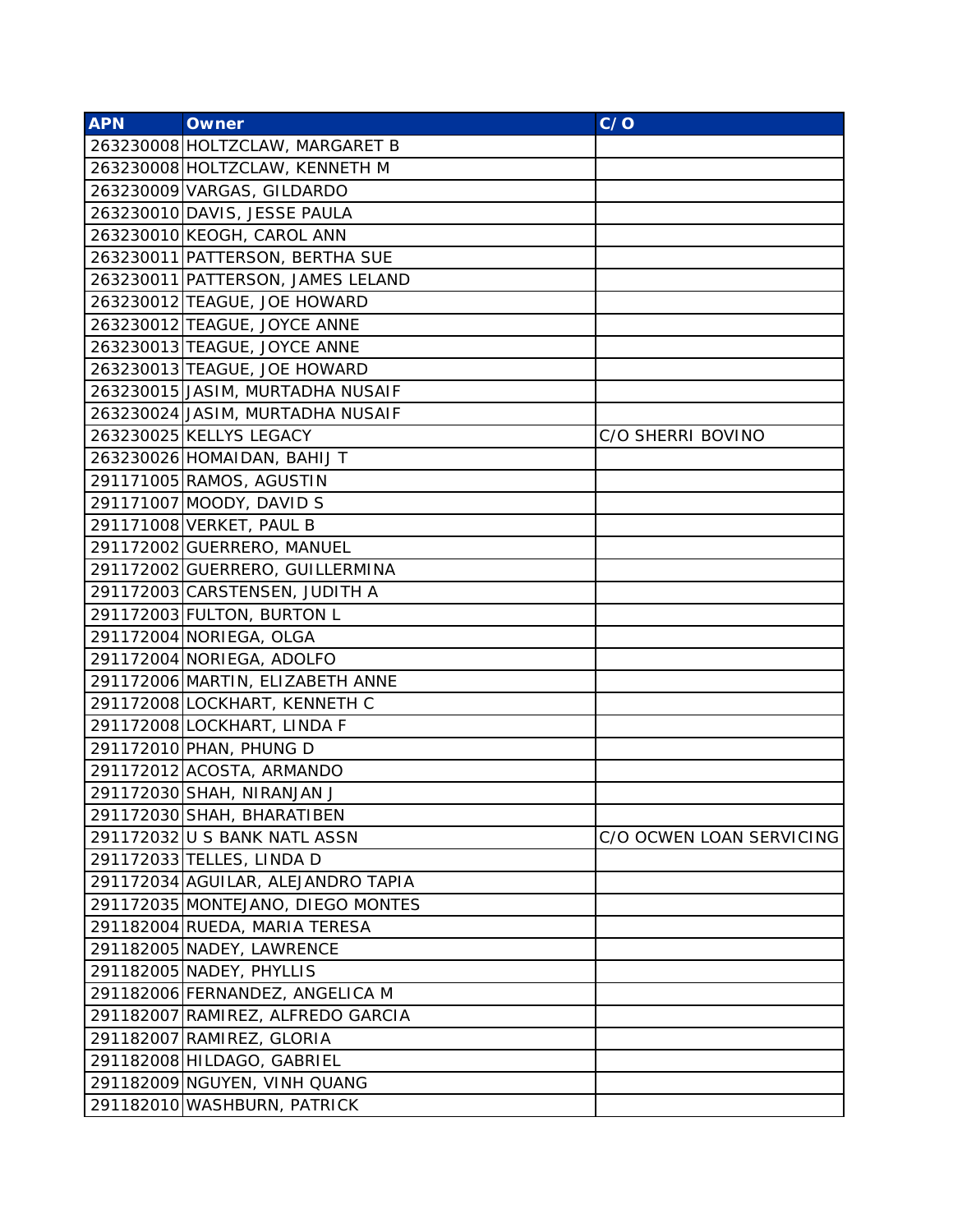| 291182011 ANDRAWOS, WADIE                                             | C/O FARID R FARAG    |
|-----------------------------------------------------------------------|----------------------|
| 291182011 FARAG, ABIR MOHIADIN                                        | C/O FARID R FARAG    |
| 291182011 FARAG, FARID R                                              | C/O FARID R FARAG    |
| 291182012 VARGAS, ROBERTO                                             |                      |
| 291182013 MENDOZA, NORMA E                                            |                      |
| 291182016 ALAMILLA, ROQUE J                                           |                      |
| 291182016 ABERSOLE, RUTH L                                            |                      |
| 291182017 KEYSTONE INVESTORS                                          |                      |
| 291182018 PETERSON, LAVON                                             |                      |
| 291182018 PETERSON, GAYLE                                             |                      |
| 291182019 ZARAGOZA, CARINA                                            |                      |
| 291182020 HAGER, WARREN P                                             |                      |
| 291182020 HAGER, CORA J                                               |                      |
| 291182021 VALLEJO, SALVADOR                                           |                      |
| 291182022 TOSCANO, STEVEN N                                           |                      |
| 291182022 ROMERO TOSCANO, TERESA                                      |                      |
| 291182023 HAGER, CORA J                                               |                      |
| 291182023 HAGER, WARREN P                                             |                      |
| 291182024 HAYES, JAMES R                                              |                      |
| 291182024 HAYES, BARBARA L                                            |                      |
| 291182025 GARCIA, ANDRES                                              |                      |
| 291182026 RODRIGUEZ, ISIDRO SANCHEZ                                   |                      |
| 291191004 ODUFALU, OLUFEMI                                            |                      |
| 291191004 ODUFALU, EKINOMO AHIMIE                                     |                      |
| 291191007 REDEVELOPMENT AGENCY CITY OF MORENO VALLE C/O JOHN STICKLER |                      |
| 291191008 REDEVELOPMENT AGENCY CITY OF MORENO VALLE C/O JOHN STICKLER |                      |
| 291191009 REDEVELOPMENT AGENCY CITY OF MORENO VALLE C/O JOHN STICKLER |                      |
| 291191010 REDEVELOPMENT AGENCY CITY OF MORENO VALLE C/O JOHN STICKLER |                      |
| 291191011 REDEVELOPMENT AGENCY CITY OF MORENO VALLE C/O JOHN STICKLER |                      |
| 291191012 REDEVELOPMENT AGENCY CITY OF MORENO VALLE C/O JOHN STICKLER |                      |
| 291191013 REDEVELOPMENT AGENCY CITY OF MORENO VALLE C/O JOHN STICKLER |                      |
| 291191014 ALANIS, MARIA I DIAZ                                        |                      |
| 291191015 HILL, ARTHUR JOHN                                           | C/O ARTHUR JOHN HILL |
| 291191015 GURGANIOUS, SCOTT                                           | C/O ARTHUR JOHN HILL |
| 291191016 MUNGUIA, ROSALIO                                            |                      |
| 291191017 CHAVARIN, IRENE                                             |                      |
| 291191017 CHAVARIN, SALVADOR                                          |                      |
| 291191018 FOX, DEXTER                                                 |                      |
| 291191019 CHAVEZ, JOSE P                                              |                      |
| 291191019 CHAVEZ, MARIA                                               |                      |
| 291191020 GARCIA, IRENE HERLINDA                                      |                      |
| 291191021 KOTERWAS, ALIENE                                            |                      |
| 291191021 KOTERWAS, EDMUND L                                          |                      |
| 291191022 MILLER, RICHARD J                                           |                      |
| 291191022 MILLER, KAREN JO                                            |                      |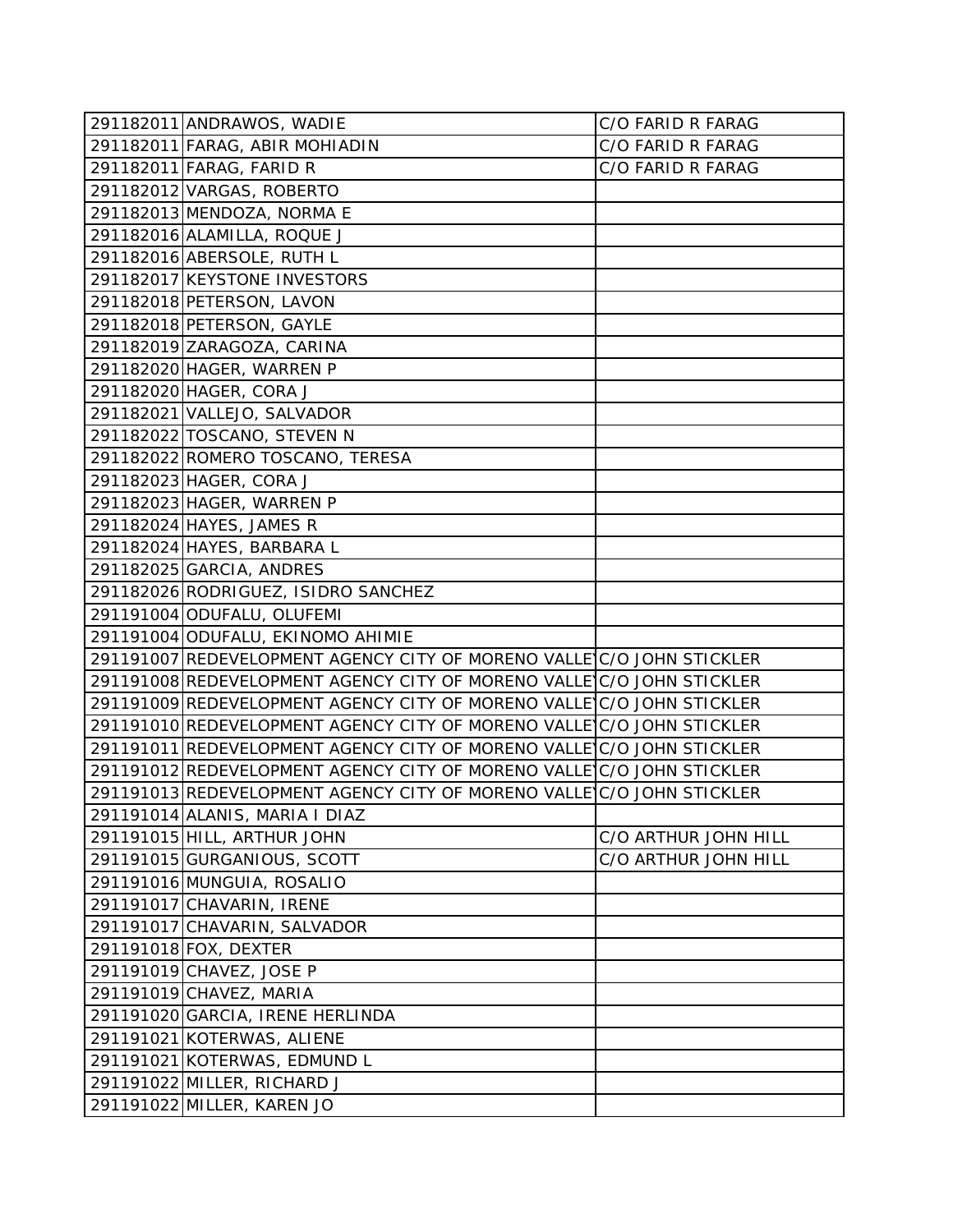| 291191024 MILLER, KAREN JO                                            |                            |
|-----------------------------------------------------------------------|----------------------------|
| 291191024 MILLER, RICHARD J                                           |                            |
| 291191025 REDEVELOPMENT AGANCY CITY OF MORENO VALLEIC/O JOHN STICKLER |                            |
| 291191026 REDEVELOPMENT AGENCY CITY OF MORENO VALLEY                  |                            |
| 291191027 REDEVELOPMENT AGENCY CITY OF MORENO VALLE C/O JOHN STICKLER |                            |
| 291191028 REDEVELOPMENT AGENCY CITY OF MORENO VALLE C/O JOHN STICKLER |                            |
| 291191029 REDEVELOPMENT AGENCY CITY OF MORENO VALLE C/O JOHN STICKLER |                            |
| 291192001 CHACON ACQUISITIONS                                         | <b>C/O CHARLES CHACON</b>  |
| 291192002 PHAM, THAI THANH                                            |                            |
| 291192003 BARON, JAVIER                                               |                            |
| 291192003 BARON, BERTA                                                |                            |
| 291192006 CRUZ, ESTEBAN                                               |                            |
| 291192026 ACEVEDO, JESUS H                                            |                            |
| 291192028 REBUILDING TOGETHER LONG BEACH                              |                            |
| 291192029 MILLER, RICHARD J                                           |                            |
| 291192029 MILLER, KAREN JO                                            |                            |
| 291200001 CHANG, BIG HA                                               |                            |
| 291200002 AHMAD, LATIF                                                |                            |
| 291200003 PUSAVAT, YOKO SASAI                                         |                            |
| 291200004 BLACK DIAMOND INTERESTS                                     |                            |
| 291200005 WEBB, ANDREA R                                              |                            |
| 291200006 REINO, JOSE MARIA                                           |                            |
| 291200006 REINO, MARTHA NAIR                                          |                            |
| 291200007 ANDON, MONICA                                               |                            |
| 291200007 ANDON, ISAIAS                                               |                            |
| 291200008 GARCIA, RAUL O                                              |                            |
| 291200008 GARCIA, LIDO A                                              |                            |
| 291200009 NGUYEN, XUAN THI                                            |                            |
| 291200009 TRAN, LANG VAN                                              |                            |
| 291200010 GRANT STREET TRUST                                          | PMB 112 C/O TAX SERVICE    |
| 291200015 BOLANOS, DAVID                                              |                            |
| 291200015 COVARRUBIAS, ARIANA                                         |                            |
| 291200021 LING, WUNG CHOO                                             |                            |
| 291200021 LING, KUNG                                                  |                            |
| 291200023 EMPIRE MOWERS INC                                           |                            |
| 291200024 METRO PACIFIC DEV                                           | <b>C/O FRANK CHEN</b>      |
| 291200025 AJV CAPITAL HOLDINGS                                        | NO 102 313                 |
| 291200027 CHANG, SHUN LI                                              | CHANG SHUN LI              |
| 291200027 CHANG, HELEN WEI CHUN                                       | CHANG SHUN LI              |
| 291200028 AGUIRRE, LEA F                                              |                            |
| 291200028 AGUIRRE, LUIS F                                             |                            |
| 291200029 MAHONEY, MERILEE D                                          |                            |
| 291200030 DEXTER, DANNY RAY                                           |                            |
| 291200033 GENERAL TELEPHONE CO OF CALIF                               | C/O GTE ATTN GARY WILLIAMS |
| 291200034 NAVARRO, ELODIA                                             |                            |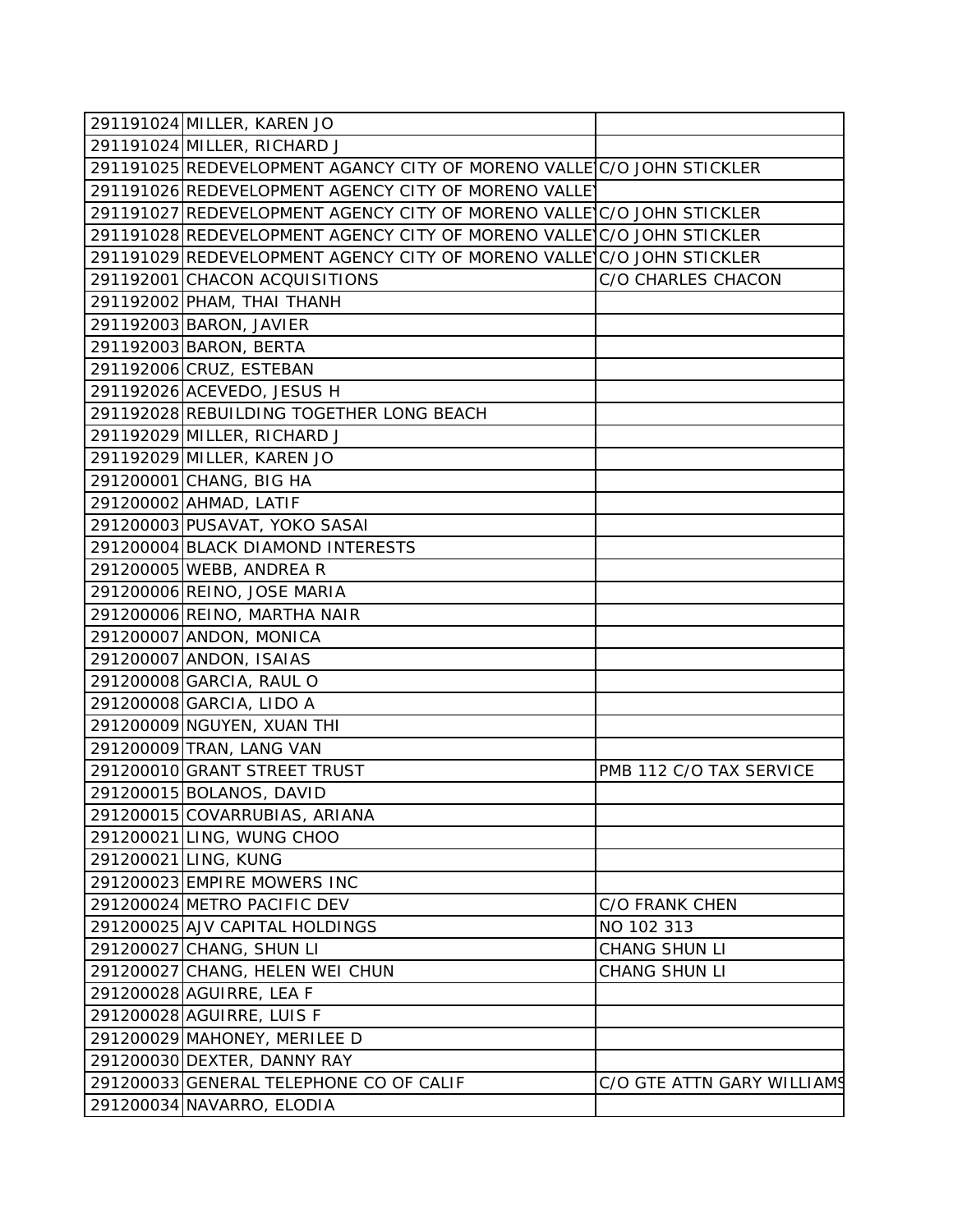| 291200035 NAVARRO, ELODIA            |                    |
|--------------------------------------|--------------------|
| 291200036 NAVARRO, ELODIA            |                    |
| 291200037 L A CENTURY 21 CARWASH INC |                    |
| 291200038 CLEAR MEADOW INV INC       |                    |
| 291200039 LIN, CHI AN                |                    |
| 291200039 LIN, SHIAN YUN CHEN        |                    |
| 291200039 YANG, MEIRA                |                    |
| 291200039 YANG, JOSHUA               |                    |
| 291200040 KAPOOR, RAJNI              |                    |
| 291200040 KAPUR, HARISH              |                    |
| 291261001 SFR 2012 1 U S WEST        | MS 100             |
| 291261002 TREVIZO, JOSE M            |                    |
| 291261002 TREVIZO, AMELIA O          |                    |
| 291261003 GONZALES, JERALD W         |                    |
| 291261003 GONZALES, WANDA J          |                    |
| 291261004 TOSCANO, JIMMIE            |                    |
| 291261005 FLORES, JOSE LUIS TORRES   |                    |
| 291261015 BANK OF NEW YORK MELLON    | C/O RECONTRUST CO  |
| 291261016 HERNANDEZ, MARGARITA       |                    |
| 291261017 CAMAMA, ROLANDO M          |                    |
| 291261017 CAMAMA, VICTORIA E         |                    |
| 291261018 OSHITA, YOKO               |                    |
| 291261019 TSAI, HSIU FENG HUANG      |                    |
| 291261019 SHENG, BARBARA             |                    |
| 291261020 OCONNOR, BARRY LEE         |                    |
| 291261021 TREVIZO, JOSE M            |                    |
| 291261021 TREVIZO, AMELIA O          |                    |
| 291262001 RUVALCABA, HECTOR A        |                    |
| 291262002 PELAYO, RAMON A CURIEL     |                    |
| 291262002 NUNEZ, LUIS ARMANDO        |                    |
| 291262003 DELGADO, MARIA             |                    |
| 291262003 DELGADO, PEDRO             |                    |
| 291262004 BERNSHAUSEN, SUE N         |                    |
| 291262004 BERNSHAUSEN, WILLIAM F     |                    |
| 291262019 PEREZ, SUSANA              |                    |
| 291262020 REYNOSO, ALBERTO           |                    |
| 291262021 BERRYMAN, LARRY            |                    |
| 291262022 TORRES, RODOLFO            |                    |
| 291263001 CORTEZ, DANA R             | C/O BARCOR PROP    |
| 291263002 MORENO, JAVIER             |                    |
| 291263003 JUAREZ, NABOR R            | C/O ALEJO R JUAREZ |
| 291263003 JUAREZ, ALEJO R            | C/O ALEJO R JUAREZ |
| 291263004 BLOVAT, JUNKO              |                    |
| 291263004 BLOVAT, FREDERICK E        |                    |
| 291264001 MCCARTHY, RICK             |                    |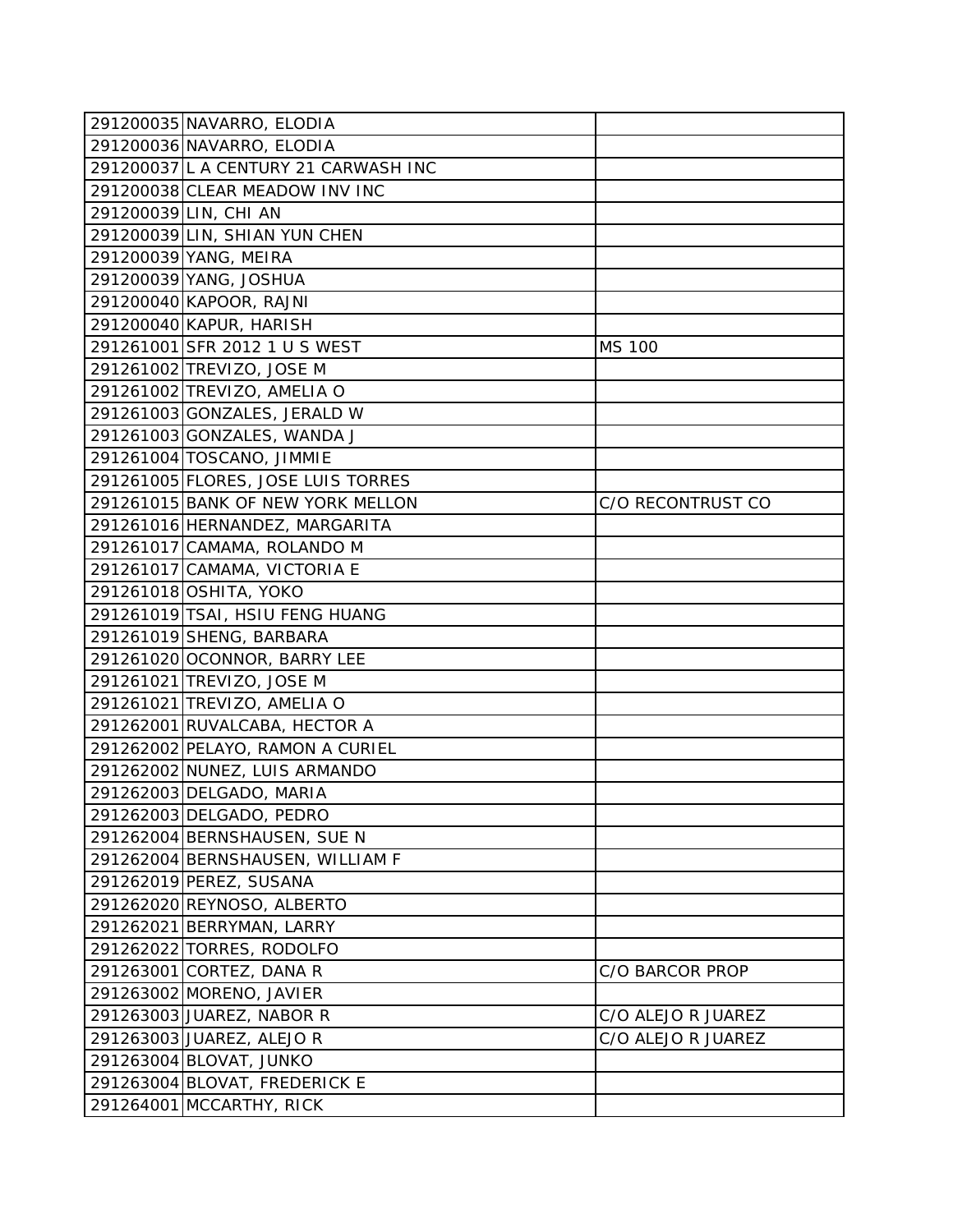| 291264001 MCCARTHY, RICHARD EDWARD              |                       |
|-------------------------------------------------|-----------------------|
| 291264002 CORTEZ, DANA R                        | C/O BARCOR PROP       |
| 291264003 ADIELE, GEORGE                        |                       |
| 291264003 ADIELE, FELICIA                       |                       |
| 291264004 BARRAGAN, LEONARDO                    |                       |
| 291264005 DELGADO, WILFREDO                     |                       |
| 291264005 DELGADO, HERLINDA                     |                       |
| 291264006 SAELAK, KEVIN N                       |                       |
| 291264007 FLORES, VICTOR M                      |                       |
| 291264007 FLORES, REBECA                        |                       |
| 291264008 UKIRU, JUDI M                         |                       |
| 291264008 MTANGO, ERICA U                       |                       |
| 291264009 TOPETE, MANUEL                        |                       |
| 291264009 TOPETE, VALERIA                       |                       |
| 291264011 CONTINENTAL CORP LTD                  |                       |
| 291264012 LUPPINO INV                           |                       |
| 291271002 MORENO VALLEY COMMUNITY SERVICES DIST |                       |
| 291272005 MOVAL BAY APARTMENTS                  |                       |
| 291273001 VFW ALESSANDRO POST 8547              |                       |
| 291273004 SOOKPRASERT, PRAMOTE                  |                       |
| 291273004 SOOKPRASERT, PANAWADEE                |                       |
| 291273005 LANKARANI, FARIBA F                   |                       |
| 291273005 LANKARANI, MANOUCHEHR                 |                       |
| 291273007 A AMERICAN                            | C/O MICHAEL PASHLEY   |
| 291273008 A AMERICAN                            | C/O MICHAEL PASHLEY   |
| 291291001 ORTIZ, DENNIS W                       |                       |
| 291291001 ORTIZ, PEGGY A                        |                       |
| 291291003 YOUNIS HOMES                          |                       |
| 291291004 AAL MANAGEMENT INC                    | C/O MATILDE ALFARO    |
| 291291005 LAGUNA, JOHN D                        |                       |
| 291292001 SERDAR, KLAUDIA                       |                       |
| 291292001 VUICH, VERA                           |                       |
| 291292002 MTANGO, ERICA                         |                       |
| 291292002 MTANGO, LOMBA                         |                       |
| 291292003 MTANGO, LOMBA                         |                       |
| 291292003 MTANGO, ERICA                         |                       |
| 291292004 MIRAMONTES, GUADALUPE                 |                       |
| 291292004 MIRAMONTES, RAUL                      |                       |
| 291293001 RIVERSIDE HOUSING DEV CORP            |                       |
| 291293014 CRUZ, CARMEN ROJAS                    |                       |
| 291293015 SPENCER, RANDY                        |                       |
| 291294001 CORTEZ, DANA R                        | C/O BARCOR PROPERTIES |
| 291294002 RIVERSIDE HOUSING DEV CORP            |                       |
| 291294014 YUN, HAK SOO                          |                       |
| 291294014 YUN, IN BOK                           |                       |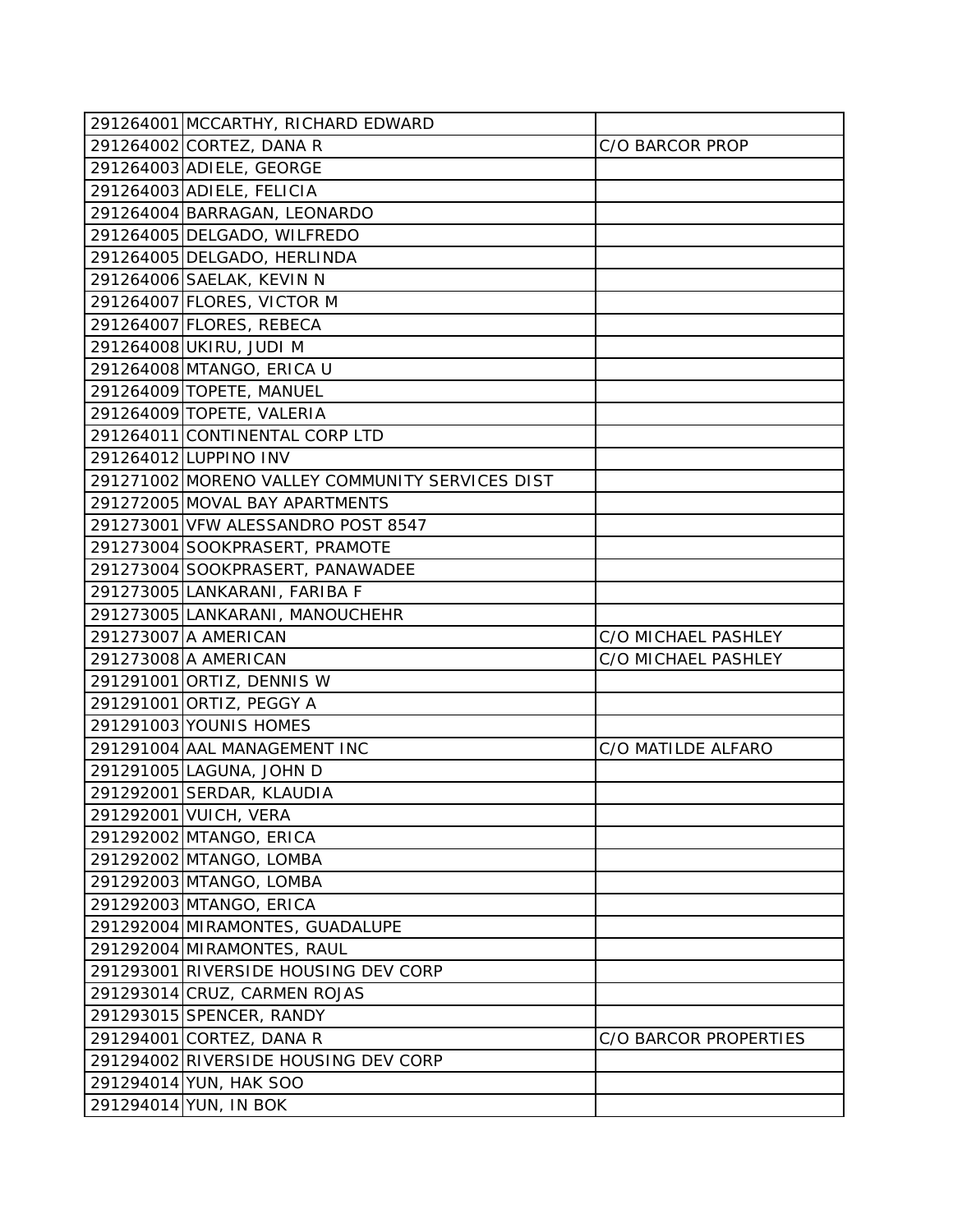|                    | 291294015 YUN, IN BOK                                |                            |
|--------------------|------------------------------------------------------|----------------------------|
|                    | 291294015 YUN, HAK SOO                               |                            |
|                    | 297120009 ALESSANDRO & ARLINGTON SELF STORAGE        |                            |
|                    | 297120010 ALESSANDRO & ARLINGTON SELF STORAGE        |                            |
| 297130034 BFG 2011 |                                                      | C/O MATTHEW W LONG         |
|                    | 297130035 P6K PORTFOLIO MVI                          | C/O ALVAREZ & MARSAL CAPIT |
| 297130037 BFG 2011 |                                                      | C/O MATTHEW W LONG         |
|                    | 297130038 P6K PORTFOLIO MVI                          |                            |
| 297130038 BFG 2011 |                                                      |                            |
|                    | 297130046 KURTZMAN, SALLY                            | <b>C/O CHRIS HAUSO</b>     |
|                    | 297130046 FK PROP INC                                | C/O CHRIS HAUSO            |
|                    | 297130064 M & A TOUCH OF CLASS INC                   |                            |
|                    | 297140043 CITY OF MORENO VALLEY                      | C/O CITY CLERKS DEPT       |
|                    | 297140046 REDEVELOPMENT AGENCY CITY OF MORENO VALLEY |                            |
|                    | 297140049 OPT ELSWORTH MV                            | C/O DREW WILLOCK           |
|                    | 297140050 INLAND BELLS INC                           |                            |
|                    | 297140050 MORENO VALLEY LAND                         |                            |
|                    | 297140052 MORENO VALLEY HEALTH                       | C/O BRIAN BULATOVIC        |
|                    | 297140052 MORENO VALLEY LAND                         | C/O BRIAN BULATOVIC        |
|                    | 297141007 MORENO VALLEY LAND                         | C/O BRIAN BULATOVIC        |
|                    | 297141007 MORENO VALLEY HEALTH                       | C/O BRIAN BULATOVIC        |
|                    | 297210018 ELSWORTH PLAZA                             | C/O FOCUS ESTATES INC      |
|                    | 297210019 OLBRICHT, THOMAS R                         |                            |
|                    | 297210019 OLBRICHT, ANNA                             |                            |
|                    | 297210019 FOODMAKER INC                              |                            |
|                    | 297210024 SHAMOLIAN, JANET                           | <b>PMB 423</b>             |
|                    | 297210024 SHAMOLIAN, HOMAYOON                        | <b>PMB 423</b>             |
|                    | 297210025 ELSWORTH PLAZA                             | C/O FOCUS ESTATES INC      |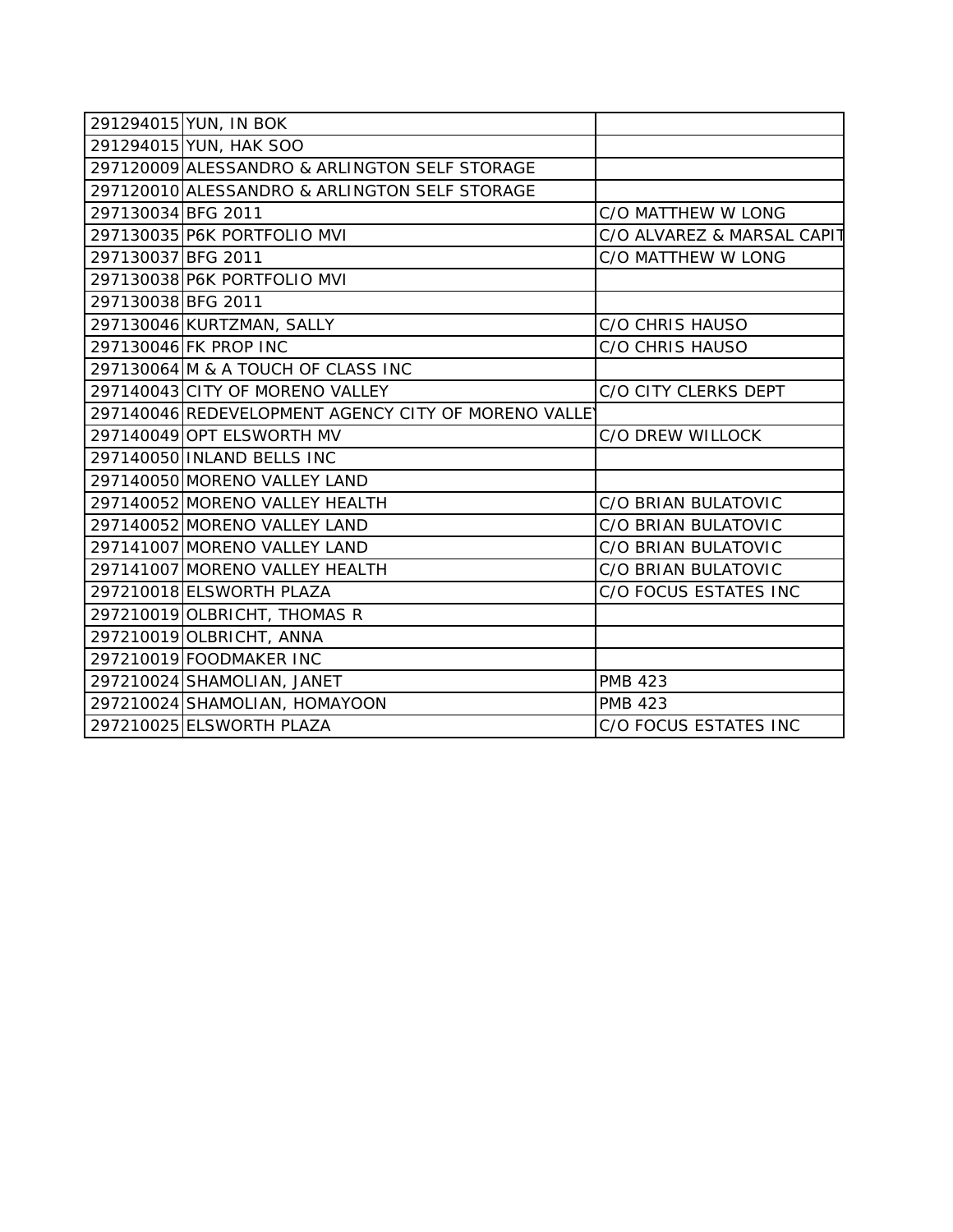| <b>Owner Address</b>                 | <b>Owner City</b>    | <b>Owner Zip</b> | <b>Situs Number</b> |
|--------------------------------------|----------------------|------------------|---------------------|
| 5140 PINEHURST DR                    | <b>BANNING CA</b>    | 92220            | 13909               |
| 5140 PINEHURST DR                    | BANNING CA           | 92220            | 13909               |
| 13915 DAY ST                         | <b>MORENO VALLEY</b> | 92553            | 13915               |
| 13927 DAY ST                         | <b>MORENO VALLEY</b> | 92553            | 13927               |
| 13927 DAY ST                         | MORENO VALLEY        | 92553            | 13927               |
| 5836 BALDWIN AVE                     | RIVERSIDE CA         | 92509            | 13949               |
| 5836 BALDWIN AVE                     | RIVERSIDE CA         | 92509            | 13949               |
| 24342 EUCALYPTUS                     | MORENO VALLEY CA     | 92553            | 21976               |
| 24342 EUCALYPTUS                     | MORENO VALLEY CA     | 92553            | 21976               |
| 24342 EUCALYPTUS AVE                 | MORENO VALLEY CA     | 92553            | 21958               |
| 24342 EUCALYPTUS AVE                 | MORENO VALLEY CA     | 92553            | 21958               |
| 986 CALLE PRIMAVERA                  | SAN DIMAS CA         | 91773            | 21932               |
| 986 CALLE PRIMAVERA                  | SAN DIMAS CA         | 91773            | 21942               |
| 2465 CAMPUS DR                       | IRVINE CA            | 92612            | 0                   |
| 28590 QUEENSLAND DR                  | MENIFEE CA           | 92584            | 13887               |
| 11031 CHADSEY DR                     | WHITTIER CA          | 90604            | 13812               |
| P O BOX 304                          | FOREST FALLS CA      | 92339            | 13807               |
| 623 23RD ST                          | MANHATTAN BEACH CA   | 90266            | 0                   |
| 13802 NOLZE PL                       | MORENO VALLEY        | 92553            | 13802               |
| 13802 NOLZE PL                       | <b>MORENO VALLEY</b> | 92553            | 13802               |
| 231 RAINBOW DR NO 13144              | LIVINGSTON TX        | 77399            | 13820               |
| 231 RAINBOW DR NO 13144              | LIVINGSTON TX        | 77399            | 13820               |
| 13838 NOLZE PL                       | <b>MORENO VALLEY</b> | 92553            | 13838               |
| 13838 NOLZE PL                       | <b>MORENO VALLEY</b> | 92553            | 13838               |
| 41905 CHAPARRAL DR                   | TEMECULA CA          | 92592            | 22082               |
| 16486 RANCHO ESCONDIDO DRIVERSIDE CA |                      | 92506            | 22108               |
| 16486 RANCHO ESCONDIDO DRIVERSIDE CA |                      | 92506            | 22108               |
| 1358 S DIAMOND BAR APT B             | DIAMOND BAR CA       | 91765            | 22120               |
| 22154 SHERMAN AVE                    | MORENO VALLEY        | 92553            | 22154               |
| 9225 HAYS RIVER CIR                  | FOUNTAIN VALLEY CA   | 92708            | 0                   |
| 9225 HAYS RIVER CIR                  | FOUNTAIN VALLEY CA   | 92708            | O                   |
| 12650 INGENUITY DR                   | ORLANDO FL           | 32826            | 22125               |
| 22138 SHERMAN AVE                    | <b>MORENO VALLEY</b> | 92553            | 22138               |
| <b>22143 BAY AVE</b>                 | MORENO VALLEY CA     | 92553            | 0                   |
| 22160 SHERMAN AVE                    | <b>MORENO VALLEY</b> | 92553            | 22160               |
| 22367 FARRAGUT AVE                   | MORENO VALLEY        | 92553            | 22367               |
| 25473 MARGARET AVE                   | MORENO VALLEY CA     | 92553            | 22383               |
| 25473 MARGARET AVE                   | MORENO VALLEY CA     | 92553            | 22383               |
| 22391 FARRAGUT AVE                   | <b>MORENO VALLEY</b> | 92553            | 22391               |
| 22401 FARRAGUT AVE                   | MORENO VALLEY        | 92553            | 22401               |
| 22401 FARRAGUT AVE                   | <b>MORENO VALLEY</b> | 92553            | 22401               |
| 10414 CYPRESS AVE                    | RIVERSIDE CA         | 92505            | 22411               |
| 22419 FARRAGUT AVE                   | MORENO VALLEY        | 92553            | 22419               |
| 21627 JEAN ST                        | PERRIS CA            | 92570            | 22447               |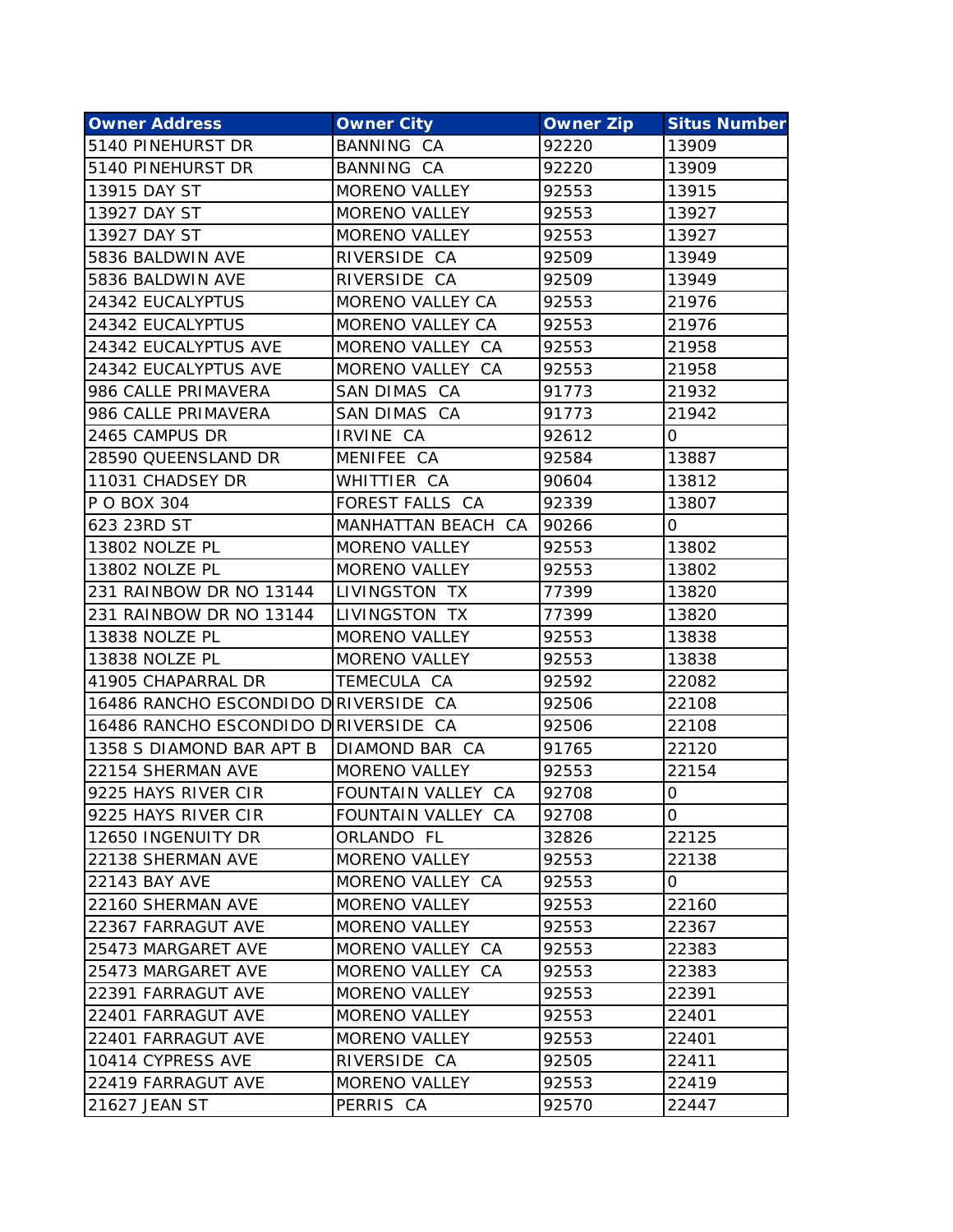| 5586 VIA SUSANA     | RIVERSIDE CA         | 92506 | 22461 |
|---------------------|----------------------|-------|-------|
| 5586 VIA SUSANA     | RIVERSIDE CA         | 92506 | 22461 |
| 5586 VIA SUSANA     | RIVERSIDE CA         | 92506 | 22461 |
| 22471 FARRAGUT AVE  | <b>MORENO VALLEY</b> | 92553 | 22471 |
| 22487 FARRAGUT AVE  | <b>MORENO VALLEY</b> | 92553 | 22487 |
| 22354 SHERMAN AVE   | <b>MORENO VALLEY</b> | 92553 | 22354 |
| 22354 SHERMAN AVE   | MORENO VALLEY        | 92553 | 22354 |
| 765 N MAIN ST       | CORONA CA            | 92881 | 22368 |
| 22382 SHERMAN AVE   | <b>MORENO VALLEY</b> | 92553 | 22382 |
| 22382 SHERMAN AVE   | <b>MORENO VALLEY</b> | 92553 | 22382 |
| 2024 CLEMENS PL     | SAN JACINTO CA       | 92583 | 22390 |
| P O BOX 5038        | COVINA CA            | 91723 | 22400 |
| P O BOX 5038        | COVINA CA            | 91723 | 22400 |
| 22410 SHERMAN AVE   | <b>MORENO VALLEY</b> | 92553 | 22410 |
| 22418 SHERMAN AVE   | <b>MORENO VALLEY</b> | 92553 | 22418 |
| 22418 SHERMAN AVE   | <b>MORENO VALLEY</b> | 92553 | 22418 |
| P O BOX 5038        | COVINA CA            | 91723 | 22446 |
| P O BOX 5038        | COVINA CA            | 91723 | 22446 |
| 22460 SHERMAN AVE   | <b>MORENO VALLEY</b> | 92553 | 22460 |
| 22460 SHERMAN AVE   | MORENO VALLEY        | 92553 | 22460 |
| 22470 SHERMAN AVE   | <b>MORENO VALLEY</b> | 92553 | 22470 |
| 13861 ELSWORTH ST   | <b>MORENO VALLEY</b> | 92553 | 13861 |
| 14124 ASHTON LN     | RIVERSIDE CA         | 92508 | 13956 |
| 14124 ASHTON LN     | RIVERSIDE CA         | 92508 | 13956 |
| P O BOX 88005       | MORENO VALLEY CA     | 92552 | 22030 |
| P O BOX 88005       | MORENO VALLEY CA     | 92552 | 22042 |
| P O BOX 88005       | MORENO VALLEY CA     | 92552 | 22058 |
| P O BOX 88005       | MORENO VALLEY CA     | 92552 | 0     |
| P O BOX 88005       | MORENO VALLEY CA     | 92552 | 22088 |
| P O BOX 88005       | MORENO VALLEY CA     | 92552 | 22105 |
| P O BOX 88005       | MORENO VALLEY CA     | 92552 | 0     |
| 22157 SHERMAN AVE   | MORENO VALLEY        | 92553 | 22157 |
| 10441 ARLINGTON AVE | RIVERSIDE CA         | 92505 | 13877 |
| 10441 ARLINGTON AVE | RIVERSIDE CA         | 92505 | 13877 |
| 13899 PEPPER ST     | <b>MORENO VALLEY</b> | 92553 | 13899 |
| 13903 PEPPER ST     | <b>MORENO VALLEY</b> | 92553 | 13903 |
| 13903 PEPPER ST     | <b>MORENO VALLEY</b> | 92553 | 13903 |
| 13923 PEPPER ST     | <b>MORENO VALLEY</b> | 92553 | 13923 |
| 13931 PEPPER ST     | <b>MORENO VALLEY</b> | 92553 | 13931 |
| 13931 PEPPER ST     | <b>MORENO VALLEY</b> | 92553 | 13931 |
| 13937 PEPPER ST     | <b>MORENO VALLEY</b> | 92553 | 13937 |
| 13965 PEPPER ST     | <b>MORENO VALLEY</b> | 92553 | 13965 |
| 13965 PEPPER ST     | MORENO VALLEY        | 92553 | 13965 |
| 1664 COTEAU         | RIVERSIDE CA         | 92504 | 13975 |
| 1664 COTEAU         | RIVERSIDE CA         | 92504 | 13975 |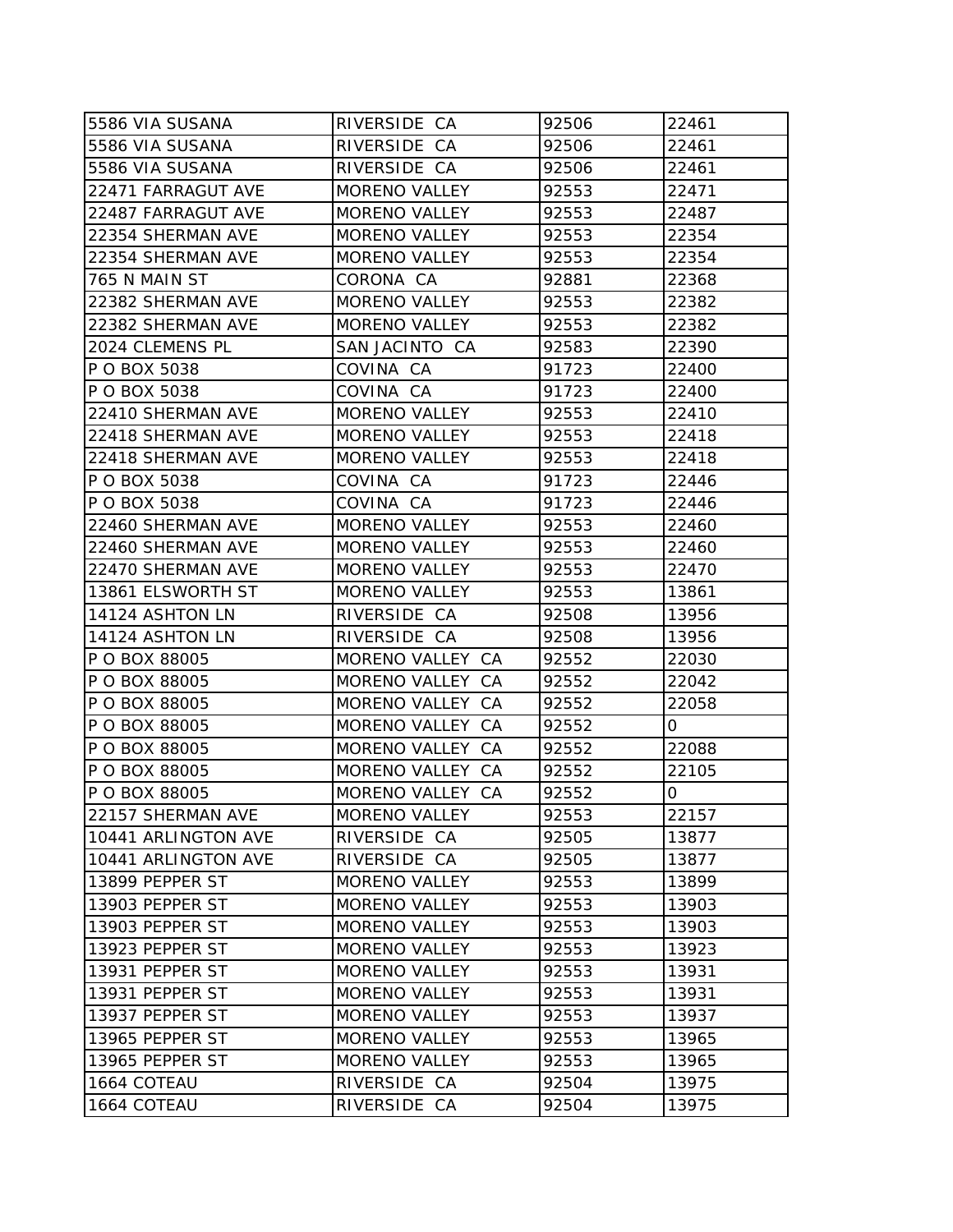| 1664 COTEAU                            | RIVERSIDE CA              | 92504 | 22144        |
|----------------------------------------|---------------------------|-------|--------------|
| 1664 COTEAU                            | RIVERSIDE CA              | 92504 | 22144        |
| P O BOX 88005                          | MORENO VALLEY CA          | 92552 | $\mathsf{O}$ |
| 14177 FREDERICK ST                     | MORENO VALLEY CA          | 92552 | $\mathbf 0$  |
| P O BOX 88005                          | MORENO VALLEY CA          | 92552 | $\mathsf{O}$ |
| P O BOX 88005                          | MORENO VALLEY CA          | 92552 | 13920        |
| P O BOX 88005                          | MORENO VALLEY CA          | 92552 | 13942        |
| 765 N MAIN ST                          | CORONA CA                 | 92881 | 13896        |
| 13908 PEPPER ST                        | <b>MORENO VALLEY</b>      | 92553 | 13908        |
| 13920 PEPPER ST                        | <b>MORENO VALLEY</b>      | 92553 | 13920        |
| 13920 PEPPER ST                        | <b>MORENO VALLEY</b>      | 92553 | 13920        |
| 13966 PEPPER ST                        | MORENO VALLEY             | 92553 | 13966        |
| 13938 PEPPER ST                        | <b>MORENO VALLEY</b>      | 92553 | 13938        |
| 1376 A CORONADO AVE                    | LONG BEACH CA             | 90804 | 13946        |
| 1664 COTEAU                            | RIVERSIDE CA              | 92504 | 22156        |
| 1664 COTEAU                            | RIVERSIDE CA              | 92504 | 22156        |
| 5501 BOHLIG RD NO 45                   | LOS ANGELES CA            | 90032 | 0            |
| P O BOX 2083                           | <b>FULLERTON CA</b>       | 92837 | $\mathsf{O}$ |
| 9651 LANDFALL DR                       | HUNTINGTON BEACH CA 92646 |       | 13900        |
| 1448 ANDALUSIAN DR                     | NORCO CA                  | 92860 | 13906        |
| 13914 GRANT ST                         | <b>MORENO VALLEY</b>      | 92553 | 13914        |
| <b>13926 GRANT ST</b>                  | <b>MORENO VALLEY</b>      | 92553 | 13926        |
| 13926 GRANT ST                         | <b>MORENO VALLEY</b>      | 92553 | 13926        |
| 13930 GRANT ST                         | <b>MORENO VALLEY</b>      | 92553 | 13930        |
| <b>13930 GRANT ST</b>                  | <b>MORENO VALLEY</b>      | 92553 | 13930        |
| 1437 SYCAMORE AVE                      | TUSTIN CA                 | 92780 | 13944        |
| 1437 SYCAMORE AVE                      | TUSTIN CA                 | 92780 | 13944        |
| 11105 LIVERPOOL LN                     | RIVERSIDE CA              | 92503 | 13952        |
| 11105 LIVERPOOL LN                     | RIVERSIDE CA              | 92503 | 13952        |
| 231 E ALESSANDRO BLV NO A RIVERSIDE CA |                           | 92508 | 13964        |
| 26284 CHESTNUT DR                      | MORENO VALLEY CA          | 92555 | 22361        |
| 26284 CHESTNUT DR                      | MORENO VALLEY CA          | 92555 | 22361        |
| 2765 LORAIN RD                         | SAN MARINO CA             | 91108 | 0            |
| 2765 LORAIN RD                         | SAN MARINO CA             | 91108 | $\mathsf{O}$ |
| 22410 ALESSANDRO BLV                   | <b>MORENO VALLEY</b>      | 92553 | 22410        |
| 18645 VANTAGE POINTE DR                | ROWLAND HTS CA            | 91748 | 0            |
| 7056 ARCHIBALD AVE                     | EASTVALE CA               | 92880 | 13931        |
| 18018 S WESTERN AVE                    | GARDENA CA                | 90248 | 22456        |
| 18018 S WESTERN AVE                    | GARDENA CA                | 90248 | 22456        |
| 13876 SIERRA MESA CIR                  | <b>MORENO VALLEY</b>      | 92553 | 13876        |
| 13876 SIERRA MESA CIR                  | <b>MORENO VALLEY</b>      | 92553 | 13876        |
| IP O BOX 4497                          | IRVINE CA                 | 92616 | 13920        |
| 496 ROLLING HILLS DR                   | LAKE HAVASU CITY AZ       | 86406 | 13935        |
| P O BOX 152206                         | <b>IRVING TX</b>          | 75015 | 0            |
| 13471 EPPING WAY                       | TUSTIN CA                 | 92780 | $\mathsf O$  |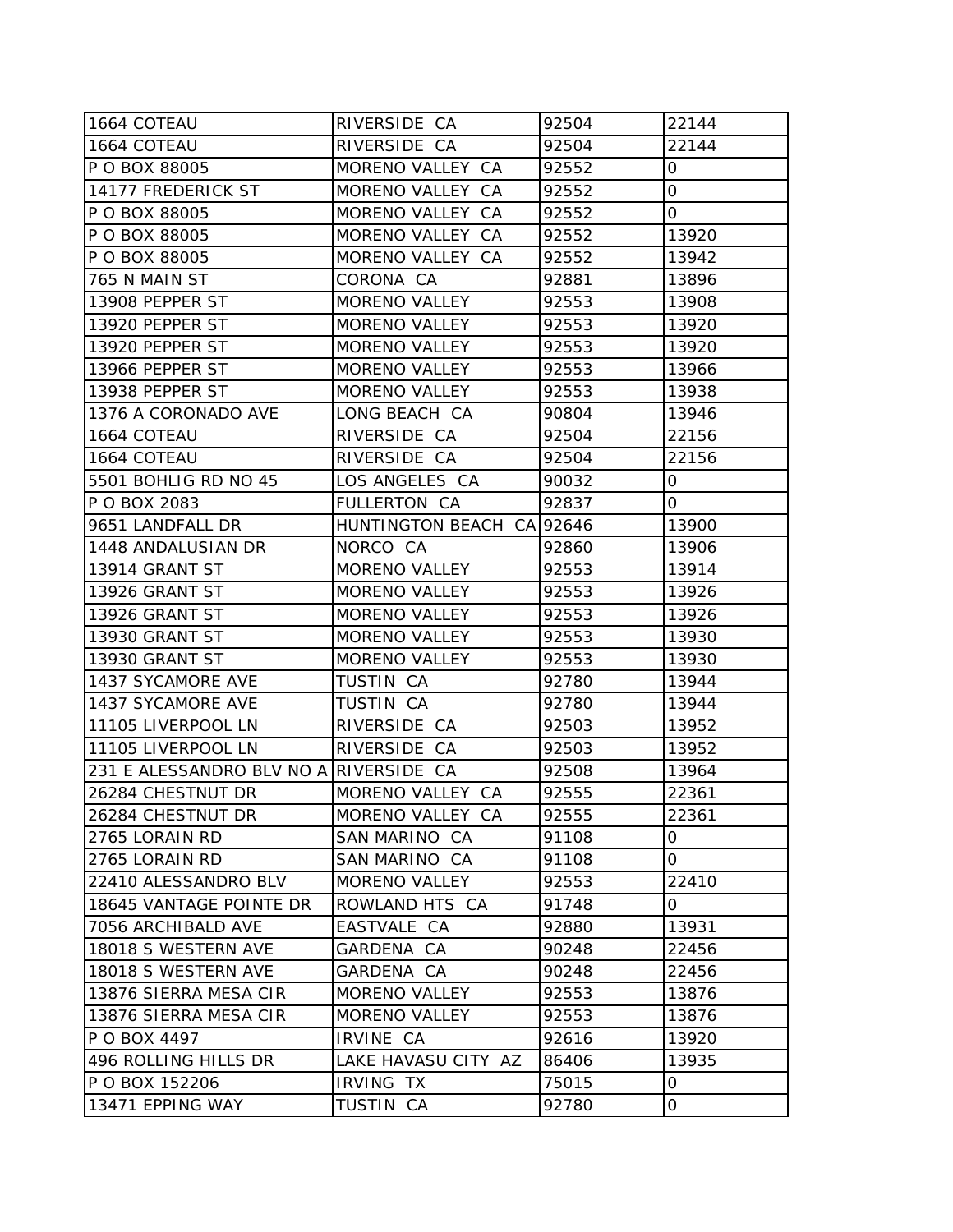| 13471 EPPING WAY         | TUSTIN CA            | 92780 | 0     |
|--------------------------|----------------------|-------|-------|
| 13471 EPPING WAY         | TUSTIN CA            | 92780 | 0     |
| 22308 ALESSANDRO BLV     | <b>MORENO VALLEY</b> | 92553 | 22308 |
| P O BOX 5224             | RIVERSIDE CA         | 92517 | 22314 |
| 1357 W ALHAMBRA RD       | SAN GABRIEL CA       | 91775 | 22324 |
| 1357 W ALHAMBRA RD       | SAN GABRIEL CA       | 91775 | 22324 |
| 1357 W ALHAMBRA RD       | SAN GABRIEL CA       | 91775 | 22324 |
| 1357 W ALHAMBRA RD       | SAN GABRIEL CA       | 91775 | 22324 |
| 22364 ALESSANDRO BLV     | <b>MORENO VALLEY</b> | 92553 | 22364 |
| 22364 ALESSANDRO BLV     | <b>MORENO VALLEY</b> | 92553 | 22364 |
| 135 N LOS ROBLES 4TH FL  | PASADENA CA          | 91101 | 13903 |
| 13875 BOEING ST NO 4     | MORENO VALLEY CA     | 92553 | 13875 |
| 13875 BOEING ST NO 4     | MORENO VALLEY CA     | 92553 | 13875 |
| 13861 BOEING ST          | <b>MORENO VALLEY</b> | 92553 | 13861 |
| 13861 BOEING ST          | <b>MORENO VALLEY</b> | 92553 | 13861 |
| 13845 BOEING ST          | <b>MORENO VALLEY</b> | 92553 | 13845 |
| 13833 BOEING ST          | <b>MORENO VALLEY</b> | 92553 | 13833 |
| 1800 TAPO CANYON SV2202  | SIMI VALLEY CA       | 93063 | 13820 |
| 13832 ELSWORTH ST        | <b>MORENO VALLEY</b> | 92553 | 13832 |
| 13844 ELSWORTH ST        | <b>MORENO VALLEY</b> | 92553 | 13844 |
| 13844 ELSWORTH ST        | <b>MORENO VALLEY</b> | 92553 | 13844 |
| 13860 ELSWORTH ST        | <b>MORENO VALLEY</b> | 92553 | 13860 |
| 19039 COLIMA NO 552      | ROWLAND HEIGHTS CA   | 91748 | 13874 |
| 19039 COLIMA NO 552      | ROWLAND HEIGHTS CA   | 91748 | 13874 |
| 3691 ADAMS               | RIVERSIDE CA         | 92504 | 13902 |
| 13875 BOEING ST NO 4     | MORENO VALLEY CA     | 92553 | 0     |
| 13875 BOEING ST NO 4     | MORENO VALLEY CA     | 92553 | 0     |
| 22560 ADRIENNE AVE       | <b>MORENO VALLEY</b> | 92553 | 22560 |
| 13889 MCDONNELL ST       | <b>MORENO VALLEY</b> | 92553 | 13889 |
| 13889 MCDONNELL ST       | <b>MORENO VALLEY</b> | 92553 | 13889 |
| 13875 MCDONNELL ST       | <b>MORENO VALLEY</b> | 92553 | 13875 |
| 13875 MCDONNELL ST       | <b>MORENO VALLEY</b> | 92553 | 13875 |
| 13861 MCDONNELL ST       | <b>MORENO VALLEY</b> | 92553 | 13861 |
| 13861 MCDONNELL ST       | <b>MORENO VALLEY</b> | 92553 | 13861 |
| 2014 HARRIMAN LN         | REDONDO BEACH CA     | 90278 | 13860 |
| 13874 BOEING ST          | <b>MORENO VALLEY</b> | 92553 | 13874 |
| 2844 GERTRUDE ST         | RIVERSIDE CA         | 92506 | 13888 |
| 13060 LAKOTA ST          | MORENO VALLEY CA     | 92553 | 13902 |
| 4733 TORRANCE BLV NO 921 | TORRANCE CA          | 90503 | 22570 |
| 2223 S BRISTOL ST        | SANTA ANA CA         | 92704 | 13886 |
| 13874 MCDONNEL ST        | <b>MORENO VALLEY</b> | 92553 | 13874 |
| 13874 MCDONNEL ST        | <b>MORENO VALLEY</b> | 92553 | 13874 |
| 22735 COTTONWOOD AVE     | MORENO VALLEY CA     | 92553 | 13860 |
| 22735 COTTONWOOD AVE     | MORENO VALLEY CA     | 92553 | 13860 |
| P O BOX 1266             | BEVERLY HILLS CA     | 90213 | 13918 |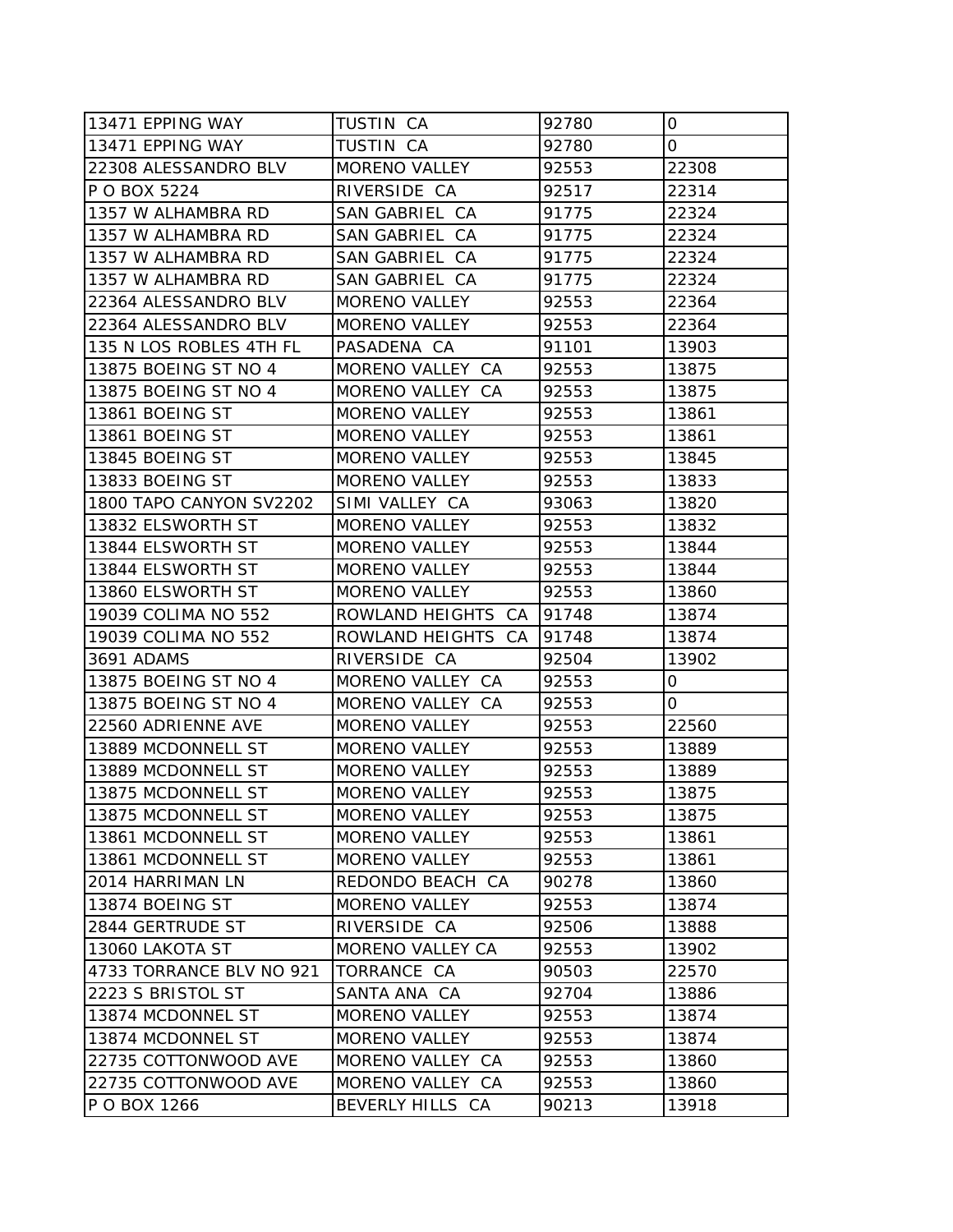| P O BOX 1266                             | BEVERLY HILLS CA     | 90213 | 13918 |
|------------------------------------------|----------------------|-------|-------|
| 4733 TORRANCE BLV NO 921                 | TORRANCE CA          | 90503 | 22523 |
| 1220 VIA BLAIRO CIR                      | CORONA CA            | 92879 | 22537 |
| 1220 VIA BLAIRO CIR                      | CORONA CA            | 92879 | 22537 |
| 22551 ADRIENNE AVE                       | <b>MORENO VALLEY</b> | 92553 | 22551 |
| 10849 LARCH AVE                          | BLOOMINGTON CA       | 92316 | 22557 |
| 10849 LARCH AVE                          | BLOOMINGTON CA       | 92316 | 22557 |
| 22561 ADRIENNE AVE                       | <b>MORENO VALLEY</b> | 92553 | 22561 |
| 22567 ADRIENNE AVE                       | <b>MORENO VALLEY</b> | 92553 | 22567 |
| 22567 ADRIENNE AVE                       | MORENO VALLEY        | 92553 | 22567 |
| 22573 ADRIENNE AVE                       | MORENO VALLEY        | 92553 | 22573 |
| 22573 ADRIENNE AVE                       | MORENO VALLEY        | 92553 | 22573 |
| 225070 ALESSANDRO BLVD                   | MORENO VALLEY CA     | 92557 | 13960 |
| 225070 ALESSANDRO BLVD                   | MORENO VALLEY CA     | 92557 | 13960 |
| P O BOX 2409                             | RIVERSIDE CA         | 92516 | 22608 |
| 6804 CANYON HILL DR                      | RIVERSIDE CA         | 92506 | 22510 |
| 23119 COTTONWOOD BLDG A MORENO VALLEY CA |                      | 92553 | 0     |
| 2010 MAIN ST STE 1250                    | IRVINE CA            | 92614 | 22711 |
| 22616 ALESSANDRO BLV                     | <b>MORENO VALLEY</b> | 92553 | 22616 |
| 22720 ALESSANDRO BLV                     | MORENO VALLEY        | 92553 | 22720 |
| 22720 ALESSANDRO BLV                     | MORENO VALLEY        | 92553 | 22720 |
| 24066 PRADO                              | COLTON CA            | 92324 | 22740 |
| 24066 PRADO                              | COLTON CA            | 92324 | 22740 |
| 1182 BENNINGTON DR                       | SANTA ANA CA         | 92705 | 22700 |
| 1182 BENNINGTON DR                       | SANTA ANA CA         | 92705 | 22700 |
| 23879 CREEKWOOD DR                       | MORENO VALLEY CA     | 92557 | 13877 |
| 23879 CREEKWOOD DR                       | MORENO VALLEY CA     | 92557 | 13877 |
| 14791 GROVEVIEW LN                       | IRVINE CA            | 92604 | 0     |
| 16493 CHELTENHAM RD                      | RIVERSIDE CA         | 92504 | 13889 |
| 4716 W 149TH ST                          | LAWNDALE CA          | 90260 | 13901 |
| P O BOX 9604                             | ALTA LOMA CA         | 91701 | 13961 |
| P O BOX 9604                             | ALTA LOMA CA         | 91701 | 13961 |
| 10104 DESERT MALLOW                      | MORENO VALLEY CA     | 92557 | 13971 |
| 10104 DESERT MALLOW                      | MORENO VALLEY CA     | 92557 | 13971 |
| 10104 DESERT MALLOW                      | MORENO VALLEY CA     | 92557 | 13981 |
| 10104 DESERT MALLOW                      | MORENO VALLEY CA     | 92557 | 13981 |
| 18722 AMBLER ST                          | CARSON CA            | 90746 | 22770 |
| 18722 AMBLER ST                          | CARSON CA            | 90746 | 22770 |
| 4250 BROCKTON AVE STE 200                | RIVERSIDE CA         | 92501 | 22791 |
| 22790 ADRIENNE AVE                       | MORENO VALLEY        | 92553 | 22790 |
| 22800 ADRIENNE AVE                       | MORENO VALLEY        | 92553 | 22800 |
| 4733 TORRANCE BLV NO 921                 | TORRANCE CA          | 90503 | 22791 |
| 4250 BROCKTON AVE                        | RIVERSIDE CA         | 92501 | 22801 |
| 8234 LAVENDER LN                         | RIVERSIDE CA         | 92508 | 22790 |
| 8234 LAVENDER LN                         | RIVERSIDE CA         | 92508 | 22790 |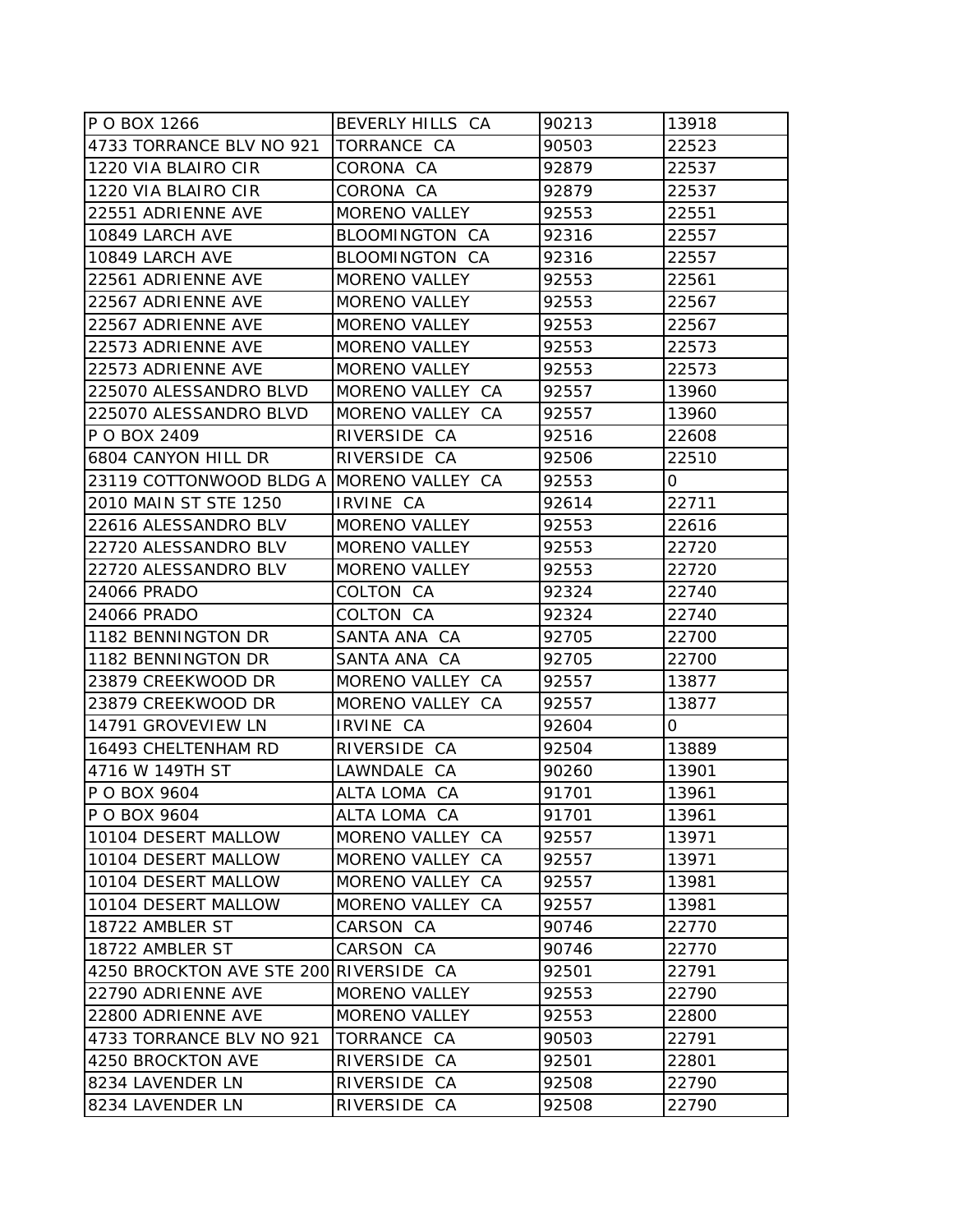| 8234 LAVENDER LN                                    | RIVERSIDE CA      | 92503 | 0              |
|-----------------------------------------------------|-------------------|-------|----------------|
| 8234 LAVENDER LN                                    | RIVERSIDE CA      | 92503 | $\overline{O}$ |
| 11693 SAN VICENTE STE 828 LOS ANGELES CA            |                   | 90049 | $\overline{O}$ |
| 11693 SAN VICENTE STE 828 ILOS ANGELES CA           |                   | 90049 | 0              |
| 2581 KERCHER RD                                     | <b>GOSHEN IN</b>  | 46528 | 22135          |
| 2301 ROSECRANS AV NO 2110 EL SEGUNDO CA             |                   | 90245 | 22101          |
| 2581 KERCHER RD                                     | <b>GOSHEN IN</b>  | 46528 | 22201          |
| 2301 ROSECRANS AV NO 2110 EL SEGUNDO CA             |                   | 90245 | $\overline{O}$ |
| 2301 ROSECRANS AV NO 2110 EL SEGUNDO CA             |                   | 90245 | 0              |
| 3281 E GUASTI RD NO 225                             | <b>ONTARIO CA</b> | 91761 | 22335          |
| 3281 E GUASTI RD NO 225                             | ONTARIO CA        | 91761 | 22335          |
| 3 TARASCON RD                                       | NEWPORT BEACH CA  | 92657 | 22275          |
| 14177 FREDERICK ST                                  | MORENO VALLEY CA  | 92552 | 0              |
| 23119 COTTONWOOD AVE BLOMORENO VALLEY CA            |                   | 92553 | $\overline{O}$ |
| 8480 E ORCHARD RD NO 6900 GREENWOOD VILLAGE C 80111 |                   |       | 22515          |
| 1426 UNIVERSITY AVE                                 | RIVERSIDE CA      | 92507 | 22585          |
| 1426 UNIVERSITY AVE                                 | RIVERSIDE CA      | 92507 | 22585          |
| 14143 DENVER W PKY NO 500 GOLDEN CO                 |                   | 80401 | 22695          |
| 14143 DENVER W PKY NO 500 GOLDEN CO                 |                   | 80401 | 22695          |
| 14143 DENVER W PKY NO 500 GOLDEN CO                 |                   | 80401 | 0              |
| 14143 DENVER W PKY NO 500 GOLDEN CO                 |                   | 80401 | 0              |
| 22435 ALESSANDRO BLVD STEMORENO VALLEY CA           |                   | 92553 | 22455          |
| 9330 BALBOA AVE                                     | SAN DIEGO CA      | 92123 | 22450          |
| 9330 BALBOA AVE                                     | SAN DIEGO CA      | 92123 | 22450          |
| 9330 BALBOA AVE                                     | SAN DIEGO CA      | 92123 | 22450          |
| 17328 VENTURA BLV                                   | ENCINO CA         | 91316 | 22405          |
| 17328 VENTURA BLV                                   | ENCINO CA         | 91316 | 22405          |
| 22435 ALESSANDRO BLVD STEMORENO VALLEY CA           |                   | 92553 | 22435          |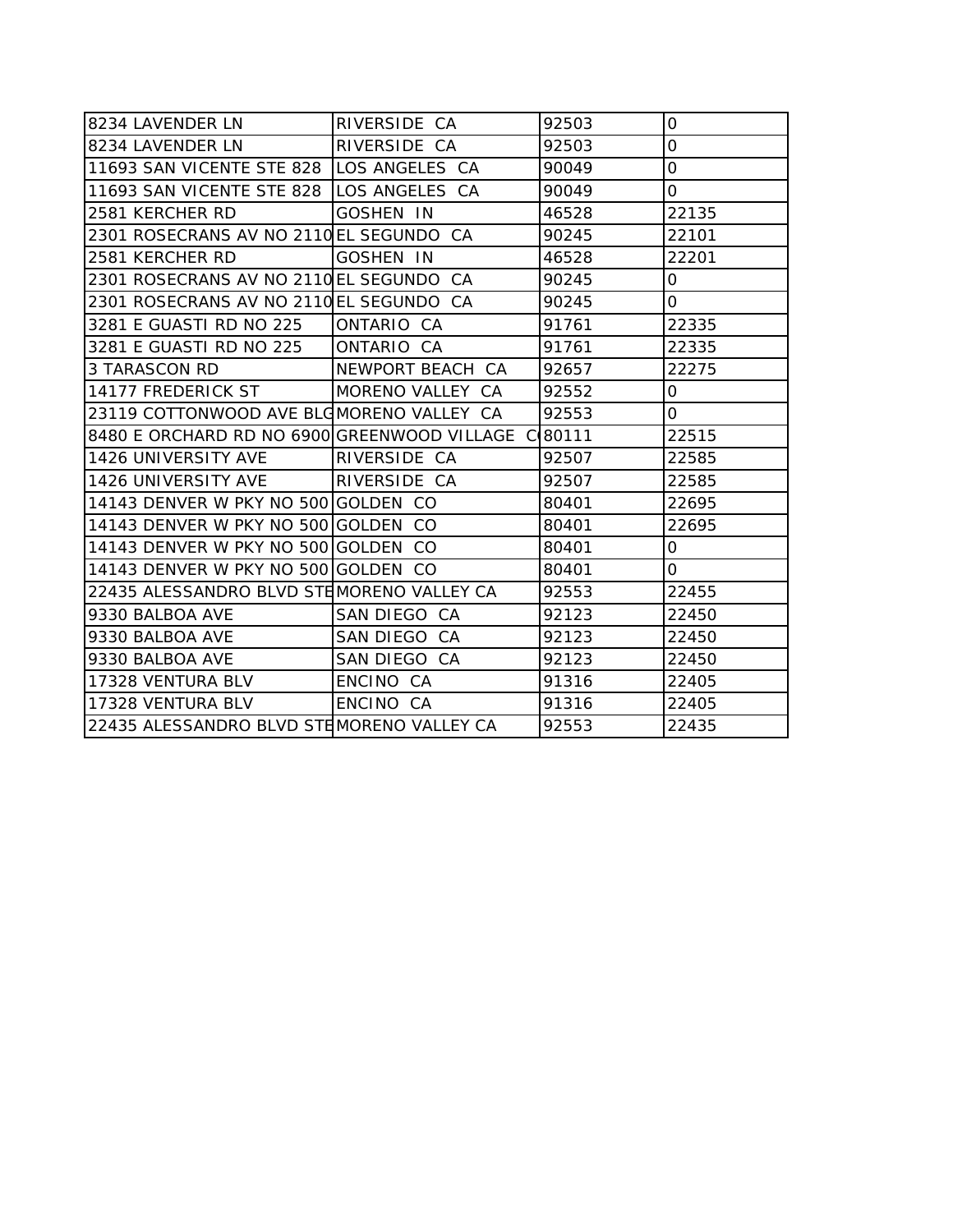| <b>Situs Street</b> | <b>Situs City</b>    | <b>Situs Zip</b> |
|---------------------|----------------------|------------------|
| <b>DAY</b>          | <b>MORENO VALLEY</b> | 92553            |
| <b>DAY</b>          | <b>MORENO VALLEY</b> | 92553            |
| <b>DAY</b>          | <b>MORENO VALLEY</b> | 92553            |
| <b>DAY</b>          | <b>MORENO VALLEY</b> | 92553            |
| DAY                 | <b>MORENO VALLEY</b> | 92553            |
| <b>DAY</b>          | <b>MORENO VALLEY</b> | 92553            |
| DAY                 | <b>MORENO VALLEY</b> | 92553            |
| ALESSANDRO          | <b>MORENO VALLEY</b> | 92553            |
| ALESSANDRO          | <b>MORENO VALLEY</b> | 92553            |
| ALESSANDRO          | <b>MORENO VALLEY</b> | 92553            |
| ALESSANDRO          | <b>MORENO VALLEY</b> | 92553            |
| ALESSANDRO          | <b>MORENO VALLEY</b> | 92553            |
| <b>ALESSANDRO</b>   | <b>MORENO VALLEY</b> | 92553            |
|                     |                      | O                |
| DAY                 | <b>MORENO VALLEY</b> | 92553            |
| DAY                 | MORENO VALLEY        | 92553            |
| <b>NOLZE</b>        | <b>MORENO VALLEY</b> | 92553            |
|                     |                      | 0                |
| <b>NOLZE</b>        | <b>MORENO VALLEY</b> | 92553            |
| <b>NOLZE</b>        | <b>MORENO VALLEY</b> | 92553            |
| <b>NOLZE</b>        | <b>MORENO VALLEY</b> | 92553            |
| <b>NOLZE</b>        | <b>MORENO VALLEY</b> | 92553            |
| <b>NOLZE</b>        | <b>MORENO VALLEY</b> | 92553            |
| <b>NOLZE</b>        | <b>MORENO VALLEY</b> | 92553            |
| SHERMAN             | <b>MORENO VALLEY</b> | 92553            |
| <b>SHERMAN</b>      | <b>MORENO VALLEY</b> | 92553            |
| <b>SHERMAN</b>      | <b>MORENO VALLEY</b> | 92553            |
| <b>SHERMAN</b>      | <b>MORENO VALLEY</b> | 92553            |
| <b>SHERMAN</b>      | <b>MORENO VALLEY</b> | 92553            |
|                     |                      | 0                |
|                     |                      | 0                |
| BAY                 | <b>MORENO VALLEY</b> | 92553            |
| <b>SHERMAN</b>      | <b>MORENO VALLEY</b> | 92553            |
|                     |                      | 0                |
| <b>SHERMAN</b>      | <b>MORENO VALLEY</b> | 92553            |
| FARRAGUT            | <b>MORENO VALLEY</b> | 92553            |
| <b>FARRAGUT</b>     | <b>MORENO VALLEY</b> | 92553            |
| FARRAGUT            | <b>MORENO VALLEY</b> | 92553            |
| FARRAGUT            | <b>MORENO VALLEY</b> | 92553            |
| FARRAGUT            | <b>MORENO VALLEY</b> | 92553            |
| <b>FARRAGUT</b>     | <b>MORENO VALLEY</b> | 92553            |
| <b>FARRAGUT</b>     | <b>MORENO VALLEY</b> | 92553            |
| FARRAGUT            | <b>MORENO VALLEY</b> | 92553            |
| FARRAGUT            | <b>MORENO VALLEY</b> | 92553            |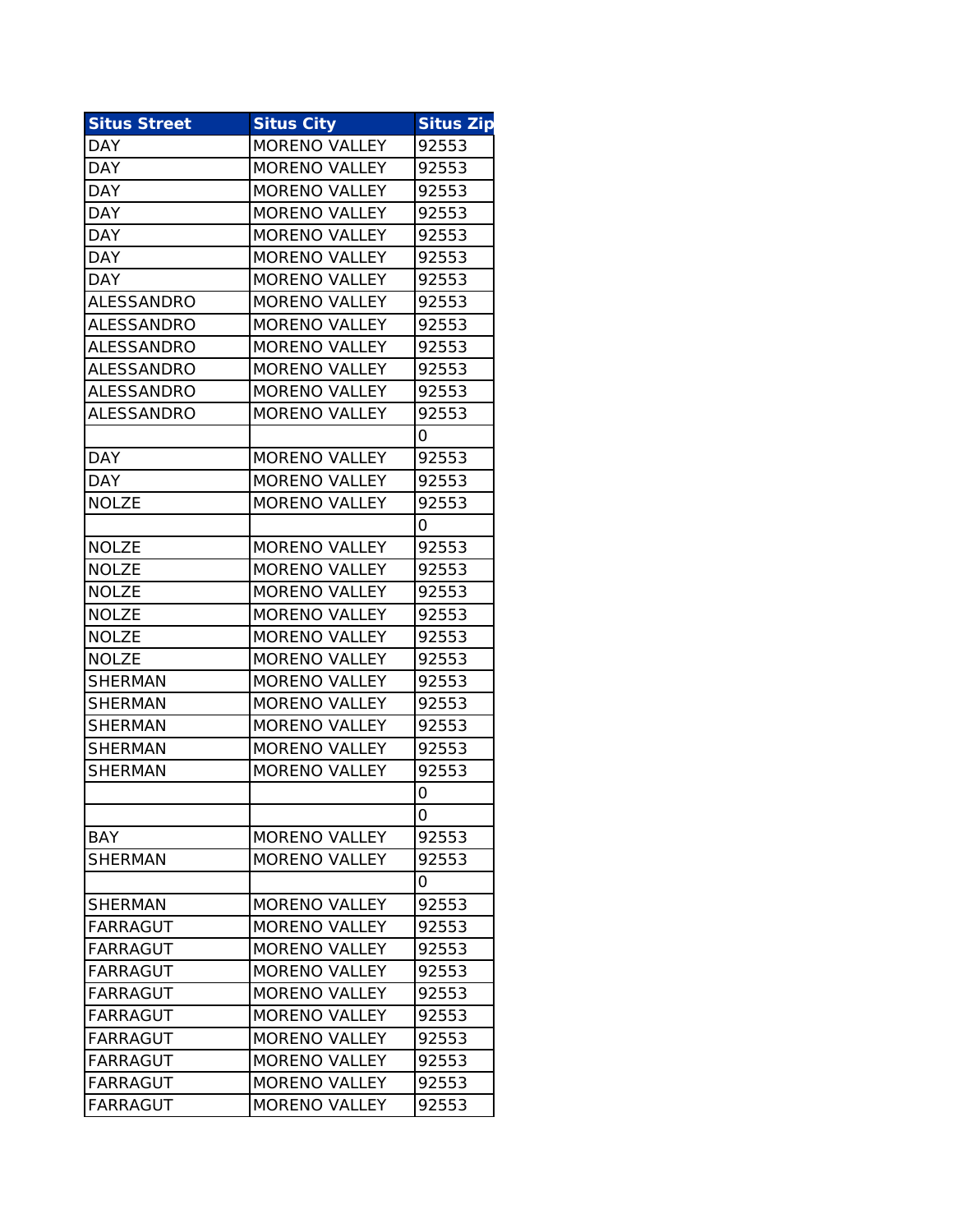| FARRAGUT        | MORENO VALLEY        | 92553 |
|-----------------|----------------------|-------|
| FARRAGUT        | <b>MORENO VALLEY</b> | 92553 |
| FARRAGUT        | <b>MORENO VALLEY</b> | 92553 |
| FARRAGUT        | <b>MORENO VALLEY</b> | 92553 |
| FARRAGUT        | <b>MORENO VALLEY</b> | 92553 |
| <b>SHERMAN</b>  | <b>MORENO VALLEY</b> | 92553 |
| SHERMAN         | <b>MORENO VALLEY</b> | 92553 |
| SHERMAN         | <b>MORENO VALLEY</b> | 92553 |
| <b>SHERMAN</b>  | <b>MORENO VALLEY</b> | 92553 |
| SHERMAN         | <b>MORENO VALLEY</b> | 92553 |
| <b>SHERMAN</b>  | <b>MORENO VALLEY</b> | 92553 |
| SHERMAN         | <b>MORENO VALLEY</b> | 92553 |
| SHERMAN         | <b>MORENO VALLEY</b> | 92553 |
| <b>SHERMAN</b>  | <b>MORENO VALLEY</b> | 92553 |
| <b>SHERMAN</b>  | <b>MORENO VALLEY</b> | 92553 |
| <b>SHERMAN</b>  | <b>MORENO VALLEY</b> | 92553 |
| <b>SHERMAN</b>  | MORENO VALLEY        | 92553 |
| <b>SHERMAN</b>  | <b>MORENO VALLEY</b> | 92553 |
| <b>SHERMAN</b>  | <b>MORENO VALLEY</b> | 92553 |
| SHERMAN         | <b>MORENO VALLEY</b> | 92553 |
| SHERMAN         | <b>MORENO VALLEY</b> | 92553 |
| <b>ELSWORTH</b> | <b>MORENO VALLEY</b> | 92553 |
| <b>DAY</b>      | <b>MORENO VALLEY</b> | 92553 |
| DAY             | <b>MORENO VALLEY</b> | 92553 |
| ALESSANDRO      | <b>MORENO VALLEY</b> | 92553 |
| ALESSANDRO      | <b>MORENO VALLEY</b> | 92553 |
| ALESSANDRO      | <b>MORENO VALLEY</b> | 92553 |
|                 |                      | 0     |
| ALESSANDRO      | <b>MORENO VALLEY</b> | 92553 |
| <b>SHERMAN</b>  | <b>MORENO VALLEY</b> | 92553 |
|                 |                      | 0     |
| <b>SHERMAN</b>  | <b>MORENO VALLEY</b> | 92553 |
| PEPPER          | <b>MORENO VALLEY</b> | 92553 |
| <b>IPEPPER</b>  | <b>MORENO VALLEY</b> | 92553 |
| PEPPER          | <b>MORENO VALLEY</b> | 92553 |
| PEPPER          | <b>MORENO VALLEY</b> | 92553 |
| <b>PEPPER</b>   | <b>MORENO VALLEY</b> | 92553 |
| PEPPER          | <b>MORENO VALLEY</b> | 92553 |
| <b>PEPPER</b>   | <b>MORENO VALLEY</b> | 92553 |
| <b>PEPPER</b>   | <b>MORENO VALLEY</b> | 92553 |
| PEPPER          | <b>MORENO VALLEY</b> | 92553 |
| <b>PEPPER</b>   | <b>MORENO VALLEY</b> | 92553 |
| PEPPER          | <b>MORENO VALLEY</b> | 92553 |
| PEPPER          | <b>MORENO VALLEY</b> | 92553 |
| <b>PEPPER</b>   | <b>MORENO VALLEY</b> | 92553 |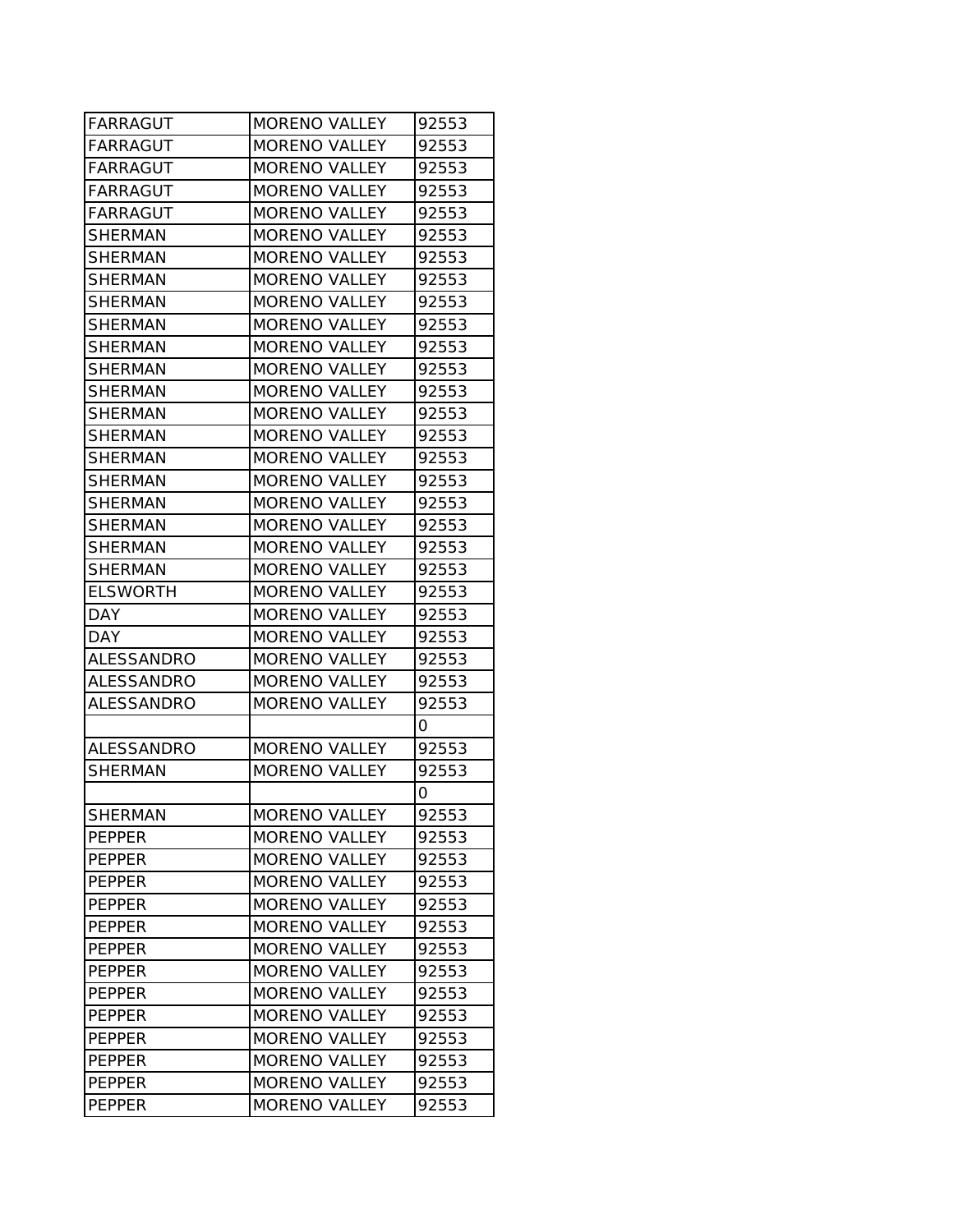| <b>ALESSANDRO</b>  | MORENO VALLEY        | 92553 |
|--------------------|----------------------|-------|
| ALESSANDRO         | <b>MORENO VALLEY</b> | 92553 |
|                    |                      | 0     |
|                    |                      | 0     |
|                    |                      | 0     |
| DAY                | <b>MORENO VALLEY</b> | 92553 |
| DAY                | <b>MORENO VALLEY</b> | 92553 |
| <b>PEPPER</b>      | <b>MORENO VALLEY</b> | 92553 |
| <b>PEPPER</b>      | <b>MORENO VALLEY</b> | 92553 |
| <b>PEPPER</b>      | <b>MORENO VALLEY</b> | 92553 |
| <b>PEPPER</b>      | <b>MORENO VALLEY</b> | 92553 |
| <b>PEPPER</b>      | <b>MORENO VALLEY</b> | 92553 |
| PEPPER             | <b>MORENO VALLEY</b> | 92553 |
| <b>PEPPER</b>      | MORENO VALLEY        | 92553 |
| ALESSANDRO         | <b>MORENO VALLEY</b> | 92553 |
| ALESSANDRO         | <b>MORENO VALLEY</b> | 92553 |
|                    |                      | 0     |
|                    |                      | 0     |
| GRANT              | <b>MORENO VALLEY</b> | 92553 |
| <b>GRANT</b>       | <b>MORENO VALLEY</b> | 92553 |
| GRANT              | <b>MORENO VALLEY</b> | 92553 |
| GRANT              | <b>MORENO VALLEY</b> | 92553 |
| GRANT              | <b>MORENO VALLEY</b> | 92553 |
| GRANT              | <b>MORENO VALLEY</b> | 92553 |
| GRANT              | <b>MORENO VALLEY</b> | 92553 |
| <b>GRANT</b>       | <b>MORENO VALLEY</b> | 92553 |
| GRANT              | <b>MORENO VALLEY</b> | 92553 |
| GRANT              | <b>MORENO VALLEY</b> | 92553 |
| GRANT              | <b>MORENO VALLEY</b> | 92553 |
| <b>GRANT</b>       | <b>MORENO VALLEY</b> | 92553 |
| <b>SHERMAN</b>     | <b>MORENO VALLEY</b> | 92553 |
| <b>SHERMAN</b>     | <b>MORENO VALLEY</b> | 92553 |
|                    |                      | 0     |
|                    |                      | 0     |
| ALESSANDRO         | <b>MORENO VALLEY</b> | 92553 |
|                    |                      | 0     |
| <b>ELSWORTH</b>    | <b>MORENO VALLEY</b> | 92553 |
| <b>ALESSANDRO</b>  | MORENO VALLEY        | 92553 |
| ALESSANDRO         | <b>MORENO VALLEY</b> | 92553 |
| <b>SIERRA MESA</b> | <b>MORENO VALLEY</b> | 92553 |
| <b>SIERRA MESA</b> | <b>MORENO VALLEY</b> | 92553 |
| SIERRA MESA        | <b>MORENO VALLEY</b> | 92553 |
| SIERRA MESA        | <b>MORENO VALLEY</b> | 92553 |
|                    |                      | 0     |
|                    |                      | 0     |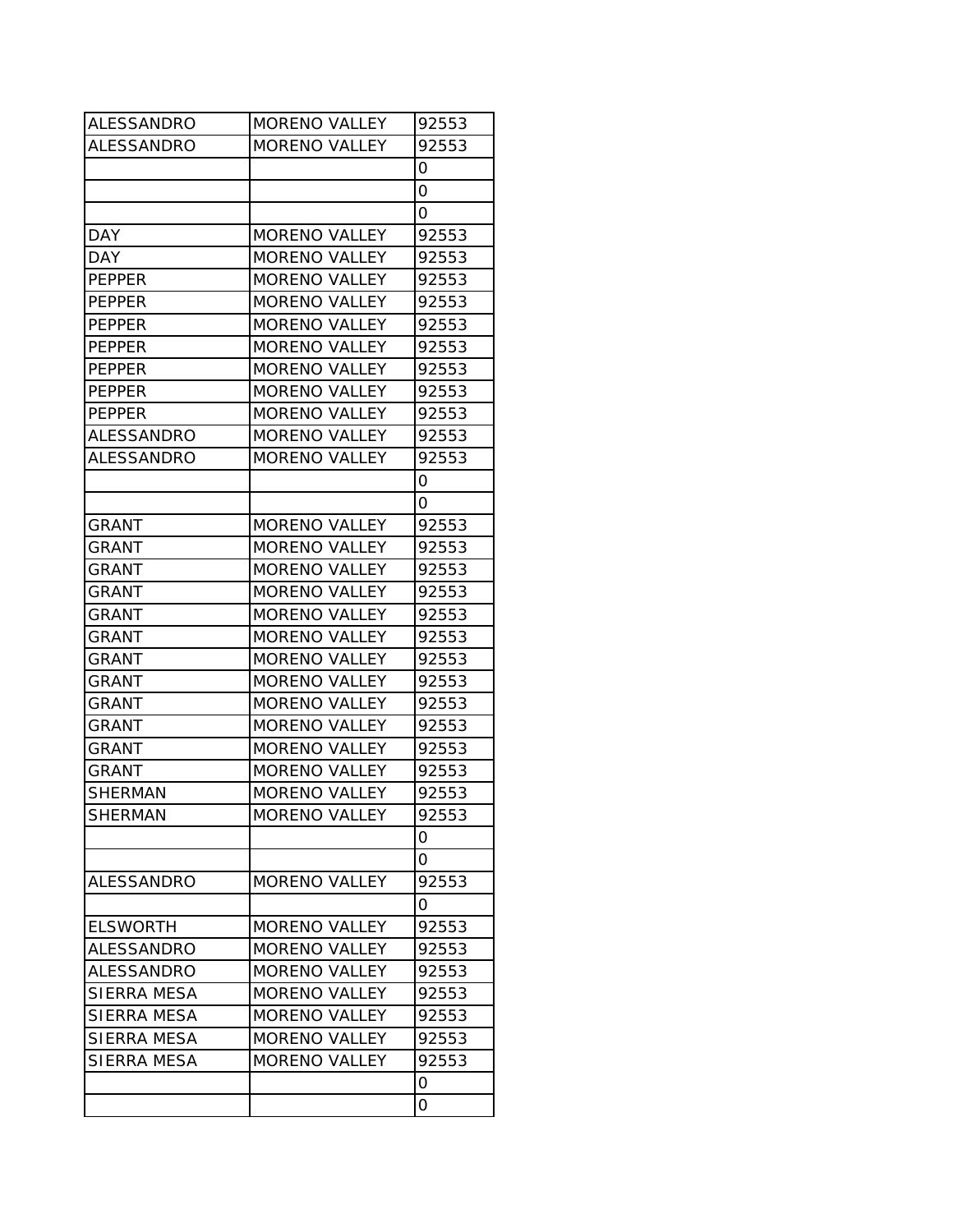|                   |                      | 0     |
|-------------------|----------------------|-------|
|                   |                      | Ο     |
| <b>ALESSANDRO</b> | <b>MORENO VALLEY</b> | 92553 |
| <b>ALESSANDRO</b> | <b>MORENO VALLEY</b> | 92553 |
| <b>ALESSANDRO</b> | MORENO VALLEY        | 92553 |
| ALESSANDRO        | <b>MORENO VALLEY</b> | 92553 |
| ALESSANDRO        | <b>MORENO VALLEY</b> | 92553 |
| ALESSANDRO        | <b>MORENO VALLEY</b> | 92553 |
| <b>ALESSANDRO</b> | <b>MORENO VALLEY</b> | 92553 |
| <b>ALESSANDRO</b> | <b>MORENO VALLEY</b> | 92553 |
| <b>BOEING</b>     | <b>MORENO VALLEY</b> | 92553 |
| <b>BOEING</b>     | <b>MORENO VALLEY</b> | 92553 |
| <b>BOEING</b>     | <b>MORENO VALLEY</b> | 92553 |
| <b>BOEING</b>     | <b>MORENO VALLEY</b> | 92553 |
| <b>BOEING</b>     | <b>MORENO VALLEY</b> | 92553 |
| <b>BOEING</b>     | <b>MORENO VALLEY</b> | 92553 |
| <b>BOEING</b>     | <b>MORENO VALLEY</b> | 92553 |
| <b>ELSWORTH</b>   | <b>MORENO VALLEY</b> | 92553 |
| <b>ELSWORTH</b>   | <b>MORENO VALLEY</b> | 92553 |
| <b>ELSWORTH</b>   | <b>MORENO VALLEY</b> | 92553 |
| <b>ELSWORTH</b>   | <b>MORENO VALLEY</b> | 92553 |
| <b>ELSWORTH</b>   | <b>MORENO VALLEY</b> | 92553 |
| <b>ELSWORTH</b>   | <b>MORENO VALLEY</b> | 92553 |
| <b>ELSWORTH</b>   | <b>MORENO VALLEY</b> | 92553 |
| <b>ELSWORTH</b>   | <b>MORENO VALLEY</b> | 92553 |
|                   |                      | Ο     |
|                   |                      | Ο     |
| <b>ADRIENNE</b>   | <b>MORENO VALLEY</b> | 92553 |
| <b>MCDONNELL</b>  | <b>MORENO VALLEY</b> | 92553 |
| <b>MCDONNELL</b>  | <b>MORENO VALLEY</b> | 92553 |
| <b>MCDONNELL</b>  | <b>MORENO VALLEY</b> | 92553 |
| <b>MCDONNELL</b>  | <b>MORENO VALLEY</b> | 92553 |
| <b>MCDONNELL</b>  | <b>MORENO VALLEY</b> | 92553 |
| <b>MCDONNELL</b>  | <b>MORENO VALLEY</b> | 92553 |
| <b>BOEING</b>     | <b>MORENO VALLEY</b> | 92553 |
| <b>BOEING</b>     | <b>MORENO VALLEY</b> | 92553 |
| <b>BOEING</b>     | <b>MORENO VALLEY</b> | 92553 |
| <b>BOEING</b>     | <b>MORENO VALLEY</b> | 92553 |
| ADRIENNE          | <b>MORENO VALLEY</b> | 92553 |
| <b>MCDONNEL</b>   | <b>MORENO VALLEY</b> | 92553 |
| <b>MCDONNEL</b>   | <b>MORENO VALLEY</b> | 92553 |
| <b>MCDONNEL</b>   | <b>MORENO VALLEY</b> | 92553 |
| <b>MCDONNEL</b>   | <b>MORENO VALLEY</b> | 92553 |
| <b>MCDONNEL</b>   | <b>MORENO VALLEY</b> | 92553 |
| <b>ELSWORTH</b>   | <b>MORENO VALLEY</b> | 92553 |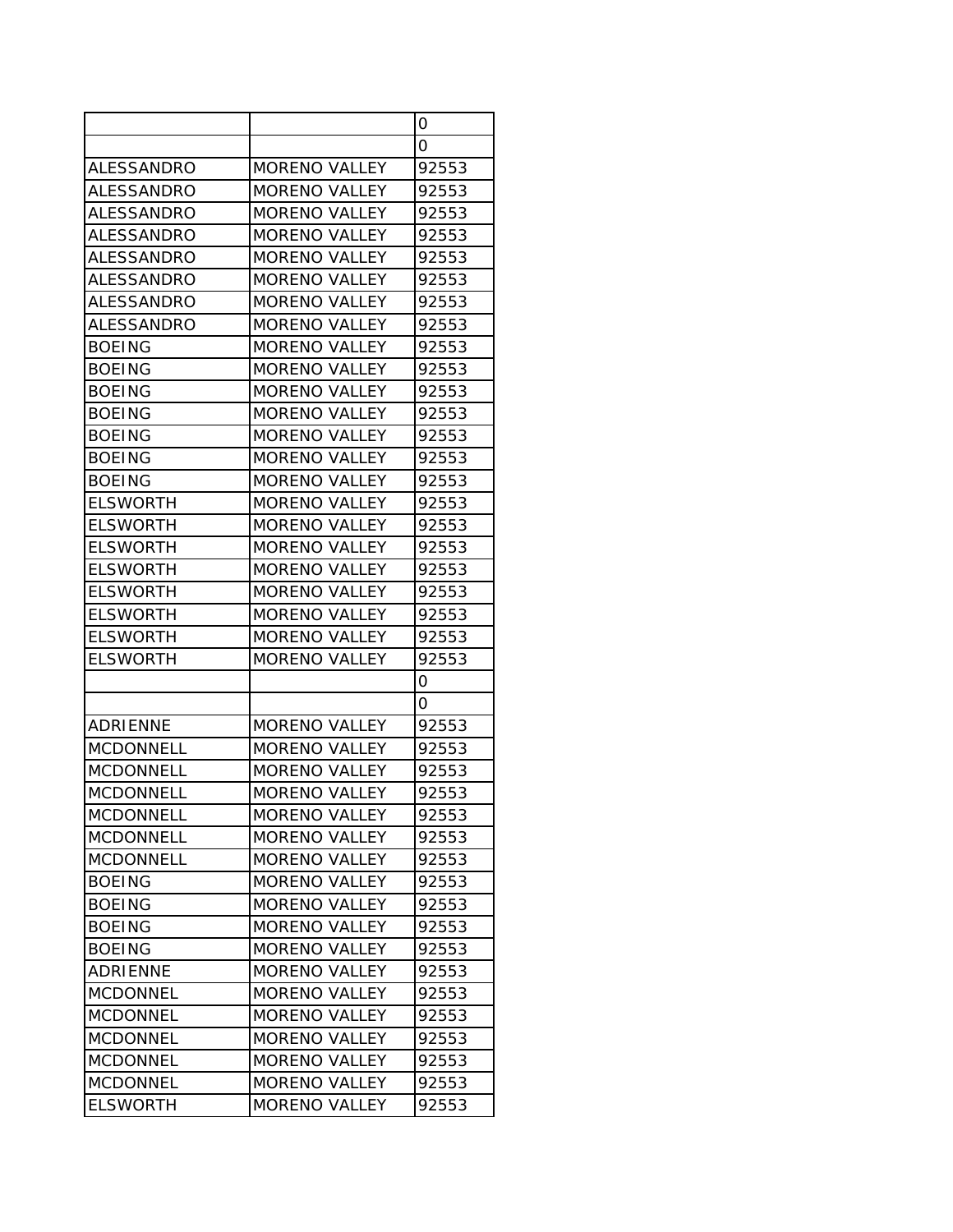| <b>ELSWORTH</b>   | MORENO VALLEY        | 92553 |
|-------------------|----------------------|-------|
| ADRIENNE          | <b>MORENO VALLEY</b> | 92553 |
| <b>ADRIENNE</b>   | <b>MORENO VALLEY</b> | 92553 |
| <b>ADRIENNE</b>   | <b>MORENO VALLEY</b> | 92553 |
| ADRIENNE          | <b>MORENO VALLEY</b> | 92553 |
| <b>ADRIENNE</b>   | <b>MORENO VALLEY</b> | 92553 |
| <b>ADRIENNE</b>   | <b>MORENO VALLEY</b> | 92553 |
| <b>ADRIENNE</b>   | <b>MORENO VALLEY</b> | 92553 |
| <b>ADRIENNE</b>   | <b>MORENO VALLEY</b> | 92553 |
| ADRIENNE          | <b>MORENO VALLEY</b> | 92553 |
| ADRIENNE          | <b>MORENO VALLEY</b> | 92553 |
| <b>ADRIENNE</b>   | <b>MORENO VALLEY</b> | 92553 |
| <b>ELSWORTH</b>   | <b>MORENO VALLEY</b> | 92553 |
| <b>ELSWORTH</b>   | <b>MORENO VALLEY</b> | 92553 |
| ALESSANDRO        | <b>MORENO VALLEY</b> | 92553 |
| ALESSANDRO        | <b>MORENO VALLEY</b> | 92553 |
|                   |                      | 0     |
| <b>BAY</b>        | <b>MORENO VALLEY</b> | 92553 |
| ALESSANDRO        | <b>MORENO VALLEY</b> | 92553 |
| ALESSANDRO        | <b>MORENO VALLEY</b> | 92553 |
| <b>ALESSANDRO</b> | <b>MORENO VALLEY</b> | 92553 |
| ALESSANDRO        | <b>MORENO VALLEY</b> | 92553 |
| ALESSANDRO        | <b>MORENO VALLEY</b> | 92553 |
| <b>ALESSANDRO</b> | <b>MORENO VALLEY</b> | 92553 |
| <b>ALESSANDRO</b> | <b>MORENO VALLEY</b> | 92553 |
| COURAGE           | <b>MORENO VALLEY</b> | 92553 |
| COURAGE           | <b>MORENO VALLEY</b> | 92553 |
|                   |                      | Ο     |
| <b>COURAGE</b>    | <b>MORENO VALLEY</b> | 92553 |
| COURAGE           | <b>MORENO VALLEY</b> | 92553 |
| <b>COURAGE</b>    | <b>MORENO VALLEY</b> | 92553 |
| <b>COURAGE</b>    | <b>MORENO VALLEY</b> | 92553 |
| <b>COURAGE</b>    | <b>MORENO VALLEY</b> | 92553 |
| <b>COURAGE</b>    | <b>MORENO VALLEY</b> | 92553 |
| <b>COURAGE</b>    | <b>MORENO VALLEY</b> | 92553 |
| <b>COURAGE</b>    | <b>MORENO VALLEY</b> | 92553 |
| ALESSANDRO        | <b>MORENO VALLEY</b> | 92553 |
| ALESSANDRO        | <b>MORENO VALLEY</b> | 92553 |
| <b>ALLIES</b>     | <b>MORENO VALLEY</b> | 92553 |
| ADRIENNE          | <b>MORENO VALLEY</b> | 92553 |
| <b>ADRIENNE</b>   | MORENO VALLEY        | 92553 |
| ADRIENNE          | <b>MORENO VALLEY</b> | 92553 |
| ADRIENNE          | <b>MORENO VALLEY</b> | 92553 |
| <b>ALESSANDRO</b> | <b>MORENO VALLEY</b> | 92553 |
| ALESSANDRO        | MORENO VALLEY        | 92553 |